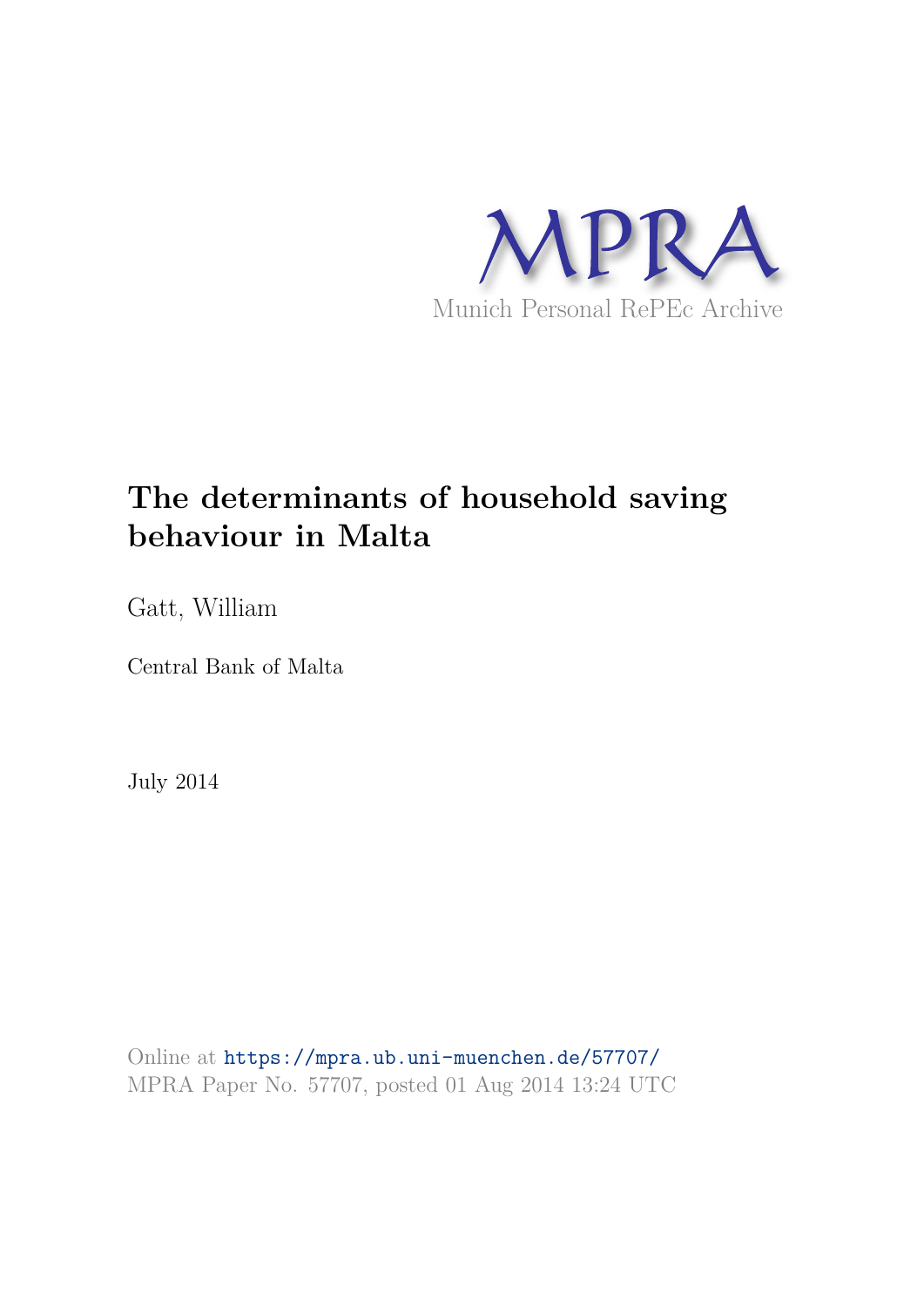

## **The determinants of household saving behaviour in Malta**

William  $\text{Gatt}^1$ 

WP/03/2014

<sup>&</sup>lt;sup>1</sup>The author is a Senior Research Economist at the Modelling & Research Department. Correspondence: *gattw@centralbankmalta.org. The author would like to thank Dr Aaron G. Grech, Dr Bernard Gauci, Mr Brian Micallef, Dr Aleksander Markowski and Mr John Caruana for useful comments and suggestions on an earlier draft, and Mr Ian Borg, Mr John Farrugia, Ms Tiziana Gauci and Mr Owen Grech for assistance with some data. All errors are my own. The opinions expressed are those of the author and do not necessarily reflect those of the Central Bank of Malta.*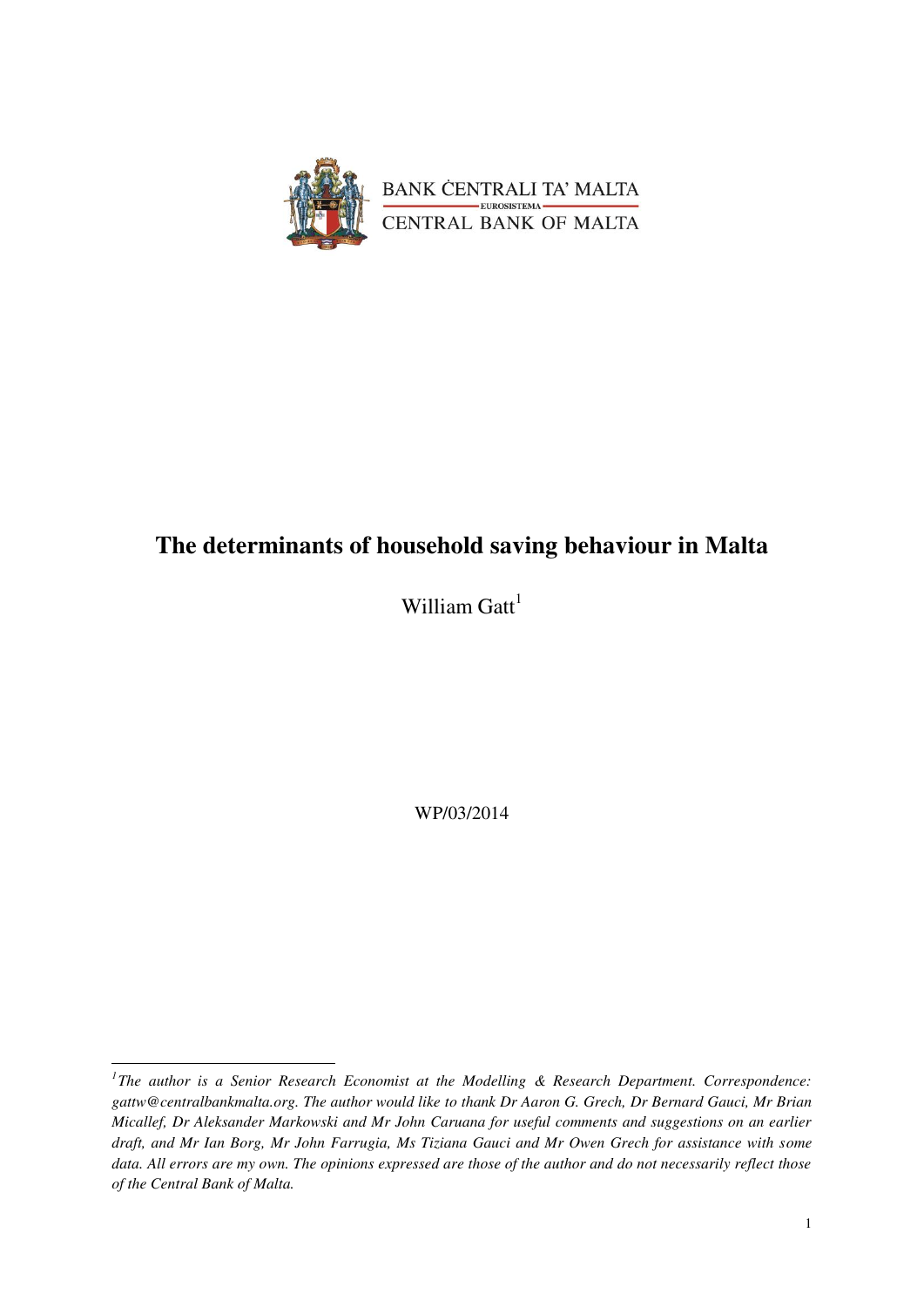#### **Abstract**

This study analyses the determinants of the aggregate household saving rate in Malta; an important macroeconomic variable which in standard short-term analysis is considered as a 'residual'. The aggregate household saving rate, fluctuated significantly over the past thirteen years, rising from 6.4% in 2000 to 10.3% by 2002, falling significantly to 4.1% by 2006, doubling to 8.4% during 2007 and stabilising between 5% and 7% in the years 2008 to 2012. Such sharp swings warrant an investigation to uncover the underlying drivers, and this paper finds evidence that the estimate of the saving rate correlates with a set of macroeconomic variables The results of an estimated equation are in line with the theory and robust to different estimation techniques. One should keep in mind that there are no official statistics on disposable income and therefore this paper uses an in-house estimate of disposable income, which may be subject to measurement errors.

It results that developments in bank deposit rates played a major role in driving the saving rate over the period of interest. In addition it appears that households tended to be somewhat 'Ricardian' by increasing their saving following a deterioration in the government budget deficit, although only around a third of changes in public savings were offset with a corresponding change in household saving. The absence of complete Ricardian equivalence is in line with other studies on the Maltese economy. An element of precautionary saving, a feature at the heart of the literature surveyed, was also observed. Faced with uncertainty, households attempt to keep a buffer stock of wealth proportional to their income as a means of 'saving for a rainy day'. In the context of a falling fertility rate over the past forty years and an ageing population, demographic factors do not seem to have had an influence on saving decisions over the period covered in this study, even though they are bound to have some impact in the coming years through a lower household saving rate, unless corrective actions are taken.

#### **JEL Classification codes:** E01, E21, E62

**Keywords:** Saving rate, precautionary savings, real deposit rate, incomplete Ricardian offset

*"Waste and extravagance unsettle a man's mind for every crisis; thrift, which means some form of self-restraint, steadies it."*

- Rudyard Kipling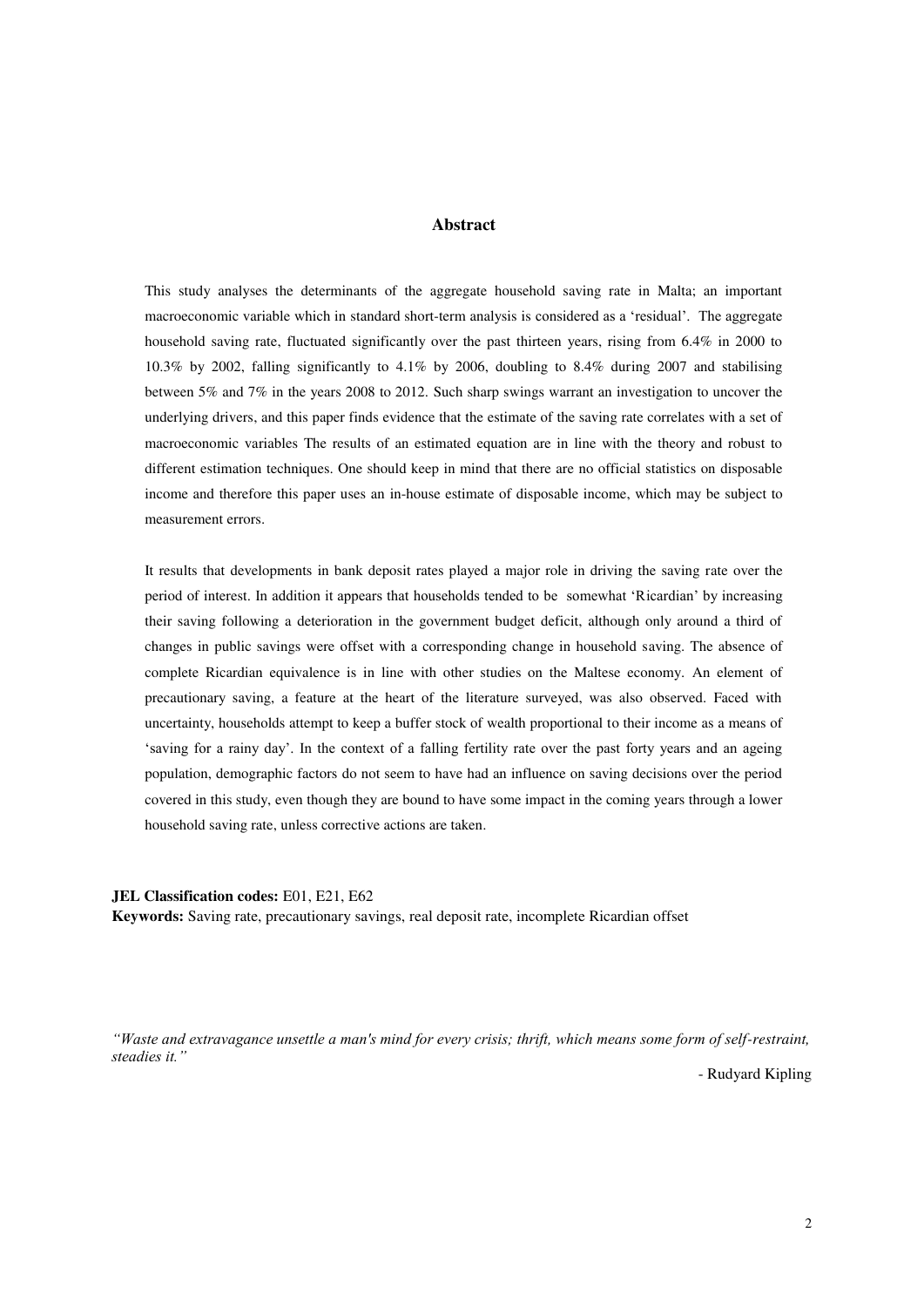## **Table of Contents**

| Appendix 1: The long run consumption and saving functions of the Central Bank of Malta's macro- |  |
|-------------------------------------------------------------------------------------------------|--|
|                                                                                                 |  |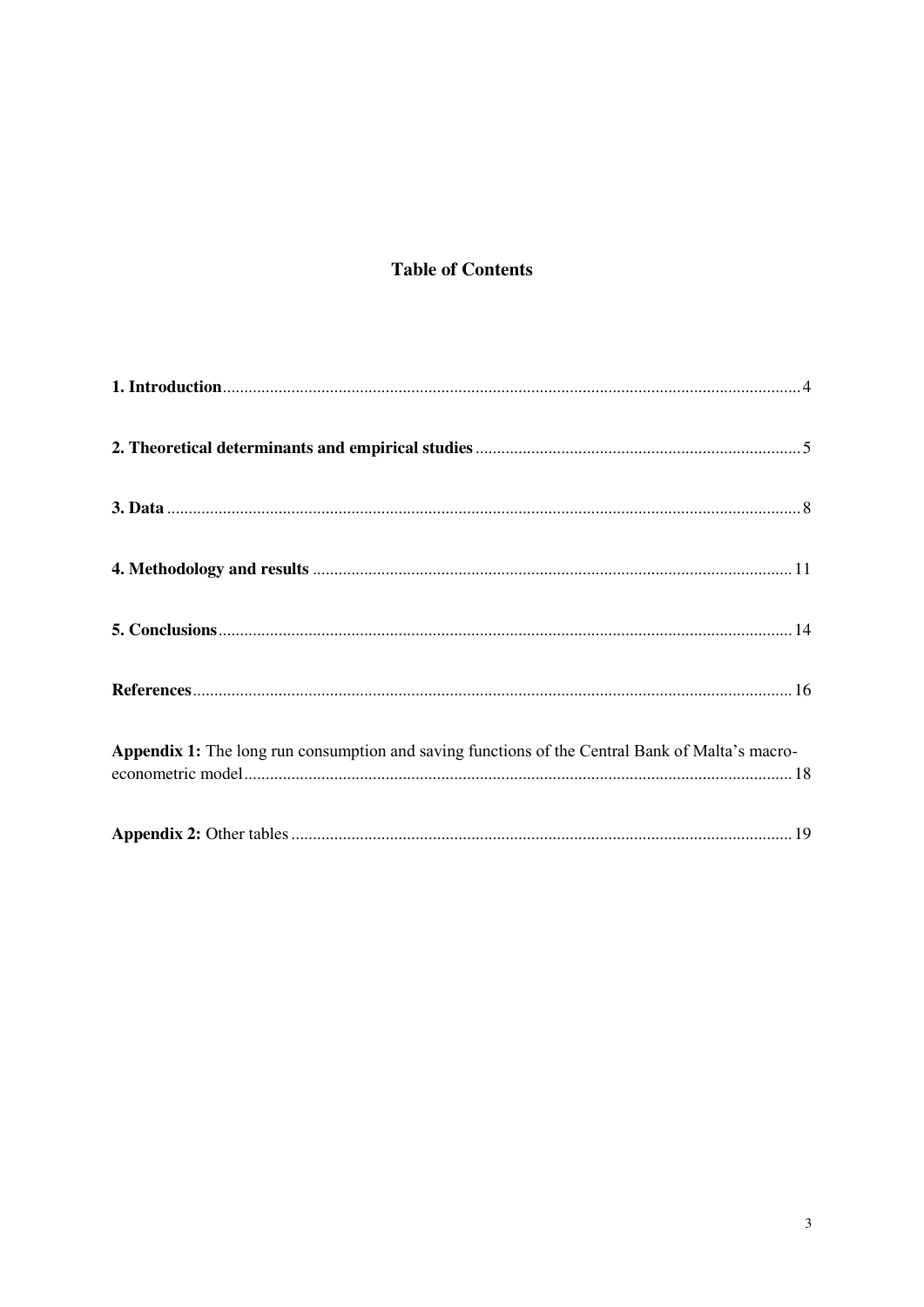## <span id="page-4-0"></span>**1. Introduction**

-

The analysis of household aggregate consumption, one of the largest components of  $GDP<sup>2</sup>$ , aims at understating the factors behind the observed fluctuations. In the Central Bank of Malta's macro-econometric model consumption is a function of disposable income, credit, a measure of uncertainty and wealth (Grech *et al.*, 2013). Aggregate household saving, the other side of the coin of household resource allocation, $3$  is analysed indirectly as a residual in the short term, while the cointegrating vector in the error-correction model implies that the relative gap between consumption and income, namely the saving rate, is a negative function of the wealth to income ratio in the long run.<sup>4</sup> In this paper I model the household saving rate explicitly and shed light on other factors which influence saving decisions in Malta. For example, while in the current version of the macroeconometric model there is only an indirect channel from interest rates to consumption (namely through developments in credit markets), in the model analysed in this paper there exists a direct, and important, role for interest rates in household behaviour.

The aggregate household saving rate in Malta fluctuated significantly over the past thirteen years. It rose from 6.4% in 2000 to 10.3% in 2002, fell significantly to 4.1% by 2006, doubled to 8.4% during 2007 and stabilised between 5% and 7% in the years 2008 to 2012. Such wild swings warrant an investigation. It is discussed that developments in bank deposit rates have played a major role in lowering the saving rate, although the increase in supply of and demand for credit may have also played a role, although this effect is not estimated with precision. In addition it appears that households tended to be somewhat 'Ricardian' by responding to changes in the government deficit, although only around a third of changes in public savings were offset with a corresponding change in household saving. The absence of complete Ricardian equivalence is in line with other studies on the Maltese economy (Grech, 2000). An element of precautionary saving, a feature at the heart of the literature surveyed, was also present. Households tended to adjust their saving so as to keep a buffer of financial resources as insurance against future shocks to income.

$$
C = Y^{0.85} W^{0.15}
$$

$$
s = 1 - \left(\frac{W}{Y}\right)^{0.15}
$$

<sup>&</sup>lt;sup>2</sup> The so-called great ratio of consumption to GDP averaged 64.3% between 2000 and 2012 in real terms, as per the National Statistics Office's News Release number 237/2013.

<sup>&</sup>lt;sup>3</sup> The subject of resource allocation and sustainability is central to the study of economic systems. A popular measure which is used a lot by economists and the financial industry is a country's current account position. This indicator *"reflects the investment and saving patterns of the different sectors of the economy, including the fiscal policy adopted by the government. In turn, investment and saving decisions reflect an economy's output and consumption performance over time."*  (Grech, 2000; p.51). This paper focuses on one element of this identity, household saving, to empirically assess what factors led to the observed dynamics in the household saving rate over the period 2000 to 2012.

<sup>&</sup>lt;sup>4</sup> The estimated restricted cointegrating vector, excluding the constant, implies that the long run consumption function takes the following Cobb-Douglas functional form:

where C is consumption, Y is disposable income and W is net wealth. It is shown in Appendix 1 that in the long run the saving rate  $s$  is implied to be a negative function of the wealth-income ratio: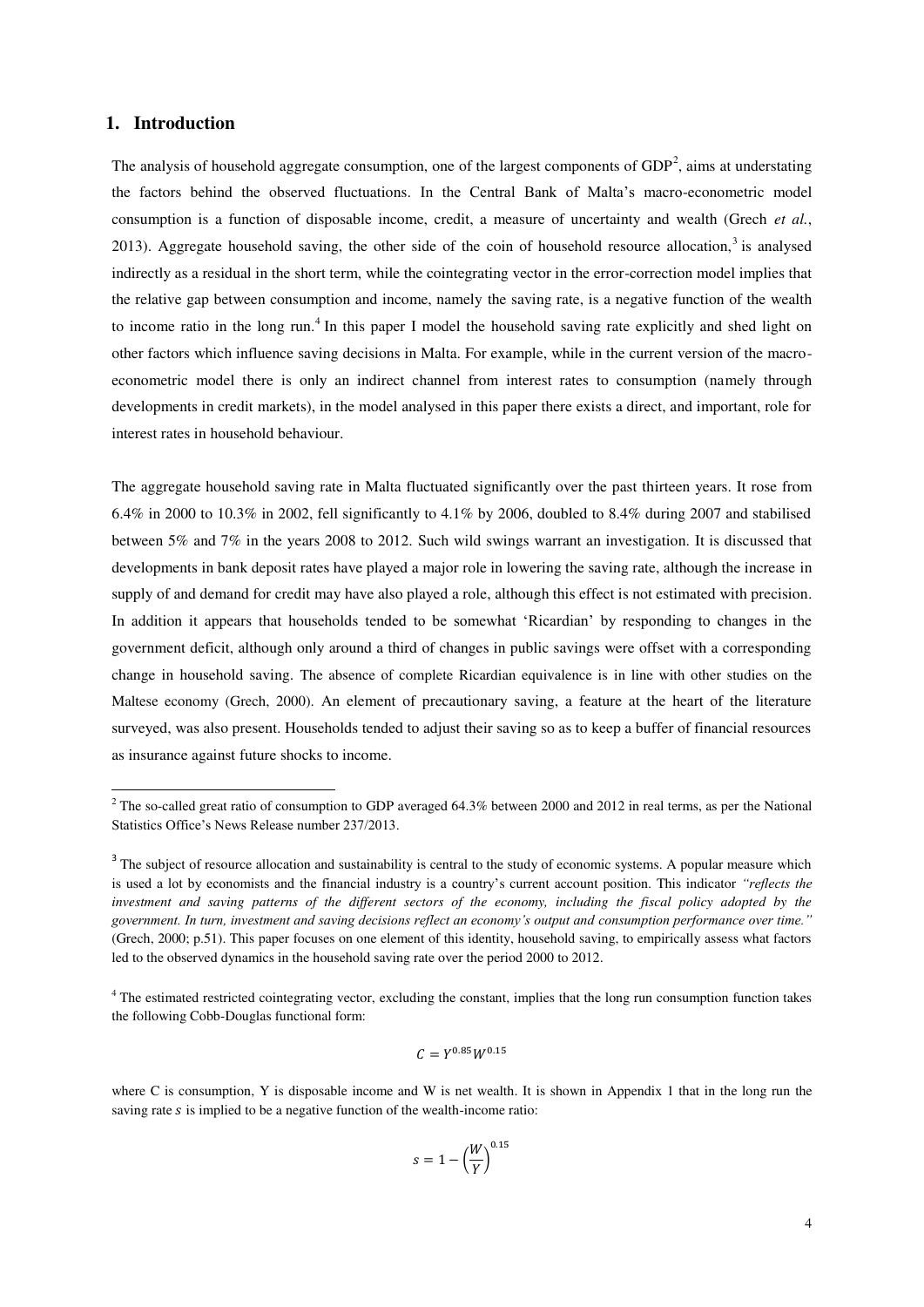The rest of the paper is structured as follows. Section 2 surveys some of the related literature on the determinants of household saving, section 3 discusses the data that was used in this study, while section 4 discusses the method that was used and presents the results. Section 5 concludes.

### <span id="page-5-0"></span>**2. Theoretical determinants and empirical studies**

The literature on household consumption and saving behaviour is vast. John Maynard Keynes had proposed a simple consumption function which implied that households save a constant proportion of income. In the relatively long strand of literature on saving behaviour drivers of saving are typically grouped into three motives: retirement planning, a bequest motive and a precautionary motive (Sturm, 1983). Retirement and precautionary motives are linked to Modigliani's Life Cycle Hypothesis<sup>5</sup> and risk considerations respectively.

Following the pioneering work of Lucas (1976) which led to the Rational Expectations revolution, economists abandoned this simplistic view, focusing instead on the importance of managing expectations of future developments, such that households save primarily with the scope of smoothing consumption over a lifetime. Such a rethink led to so-called 'Ricardian' behaviour. Later on studies showed that, while the theory was elegant, this model failed to represent observed behaviour.<sup>6</sup> However government expenditure can also have the opposite influence on the economy; welfare programs can be perceived as safety nets, which may cause households to relax their precautionary behaviour. In an effort to bring the models closer to the data, Dynamic Stochastic General Equilibrium (DSGE) models nowadays incorporate both Ricardian and credit-constrained households, adding more interesting dynamics to story-telling on household consumption and saving behaviour<sup>7</sup>.

To this effect variables which are expected to have a bearing on saving decisions are listed below, together with the expected relationship to the saving rate (Sturm, 1983; Callen and Thimann, 1997; Masson *et al.*, 1998):

- Economic growth  $(+)$ : growth has a positive effect on saving, even when the latter is negative.<sup>8</sup>
- Consumer credit (-): improved access to credit, such as through financial liberalisation, results in a lower saving rate, as the need to finance transactions from disposable income diminishes.<sup>9</sup>

<sup>5</sup> Modigliani (1970).

<sup>&</sup>lt;sup>6</sup> One reason is that households typically do not form expectations similarly to what such a model would imply (so-called 'model-consistent expectations'; see De Grauwe (2008)). A somewhat related example is the seemingly relevant role of government spending in boosting aggregate demand (Christiano *et al.,* 2011).

<sup>7</sup> One of the first attempts was made by Galí *et al.* (2007). An interesting application of this concept can be found in Stähler and Thomas (2011).

<sup>&</sup>lt;sup>8</sup> In a growing economy, net savings are required to be positive so as to keep a constant capital-to-income ratio.

<sup>&</sup>lt;sup>9</sup> Improved access to credit can be measured by an increase in the stock of capital.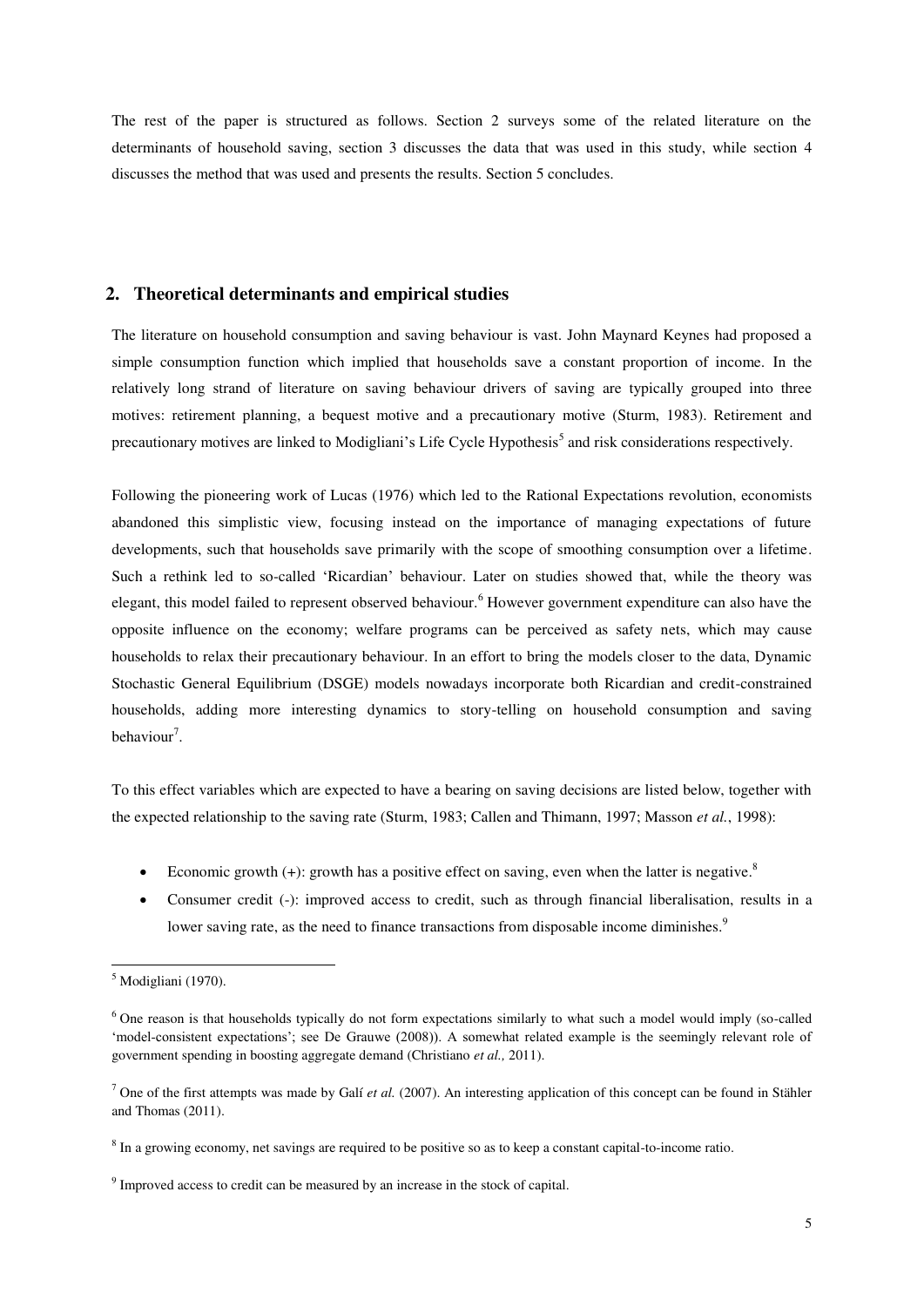- Interest rates (+/-): the effect of interest rates on saving can be either positive or negative, depending on the relative strength of the income and substitution effects. Higher interest rates encourage more savings, but households which are net borrowers might experience a fall in income from higher interest payments, reducing the proportion of income that is saved.
- Income uncertainty (+): an increase in uncertainty over future income streams is expected to induce households to save more to insure themselves against such a risk.
- Public savings (-): an increase in deficits, and hence government debt, should cause households to anticipate higher taxes in the near future to repay such debt, causing an increase in saving.<sup>10</sup>
- Old dependency ratio (-): a relatively 'old' population is expected to save less compared to a population with a higher proportion of working-age households, as expenditure tends to be higher than income.<sup>11</sup>
- Life expectancy (+): the longer a household expects to live, the more it must save to finance consumption after retirement.
- Retirement age (-): a higher retirement age causes a fall in the saving ratio, as, ceteris paribus, the amount of resources need to finance consumption after retirement falls.

In a study of household saving rates in G7 countries, Hüfner and Koske (2010) show that wealth, government debt, the old-age dependency ratio, inflation rates, long-run interest rates and real disposable income all played a role in explain saving dynamics in most of the G7 countries.

Mody *et al.* (2012) construct a model in which the representative household faces a stochastic income stream as well as a stochastic rate of return on saving. The mechanism generating the variable income stream is associated with the risk of the household becoming unemployed with some constant probability. Similarly the varying rate of return on saving is meant to capture investment risks. It results that the optimal solution for this scenario is that household should aim for a specific wealth to income ratio, such that they build a buffer of resources which serve as insurance against fluctuations in the two sources of income described above. The authors show that unemployment and saving are positively related, such that when unemployment rises, households reduce consumption to accumulate precautionary savings. On the other hand they argue that the effect of an increase in investment risk is ambiguous as, depending on the calibration of the model, both the income effect and the substitution effect can dominate. Nevertheless it is argued that the impact of investment risk on the saving rate is small.

<sup>&</sup>lt;sup>10</sup> As discussed above, assuming that households are rational and forward-looking, these realise that public debt has to eventually be paid at some point in time in the future, through an increase in taxation or reduced expenditure, causing households to adjust their consumption immediately. In an extreme case, an increase in government expenditure, financed entirely through the issuing of bonds, will have no impact in boosting aggregate demand, as households put aside the same the same amount of resources in anticipation of the future liability. In practice it is hard to observe this full effect, while some studies find no evidence of such behaviour; see Masson *et al.* (1998) for a brief survey of the literature.

 $<sup>11</sup>$  The relationship may break down in countries with ample old-age pensions. In Sweden, for example, pensioners were</sup> shown to have a higher propensity to save than younger households (Markowski and Palmer, 1979). A similar consideration may influence the effect of life expectancy on the saving rate, which is the subject of the next bullet point.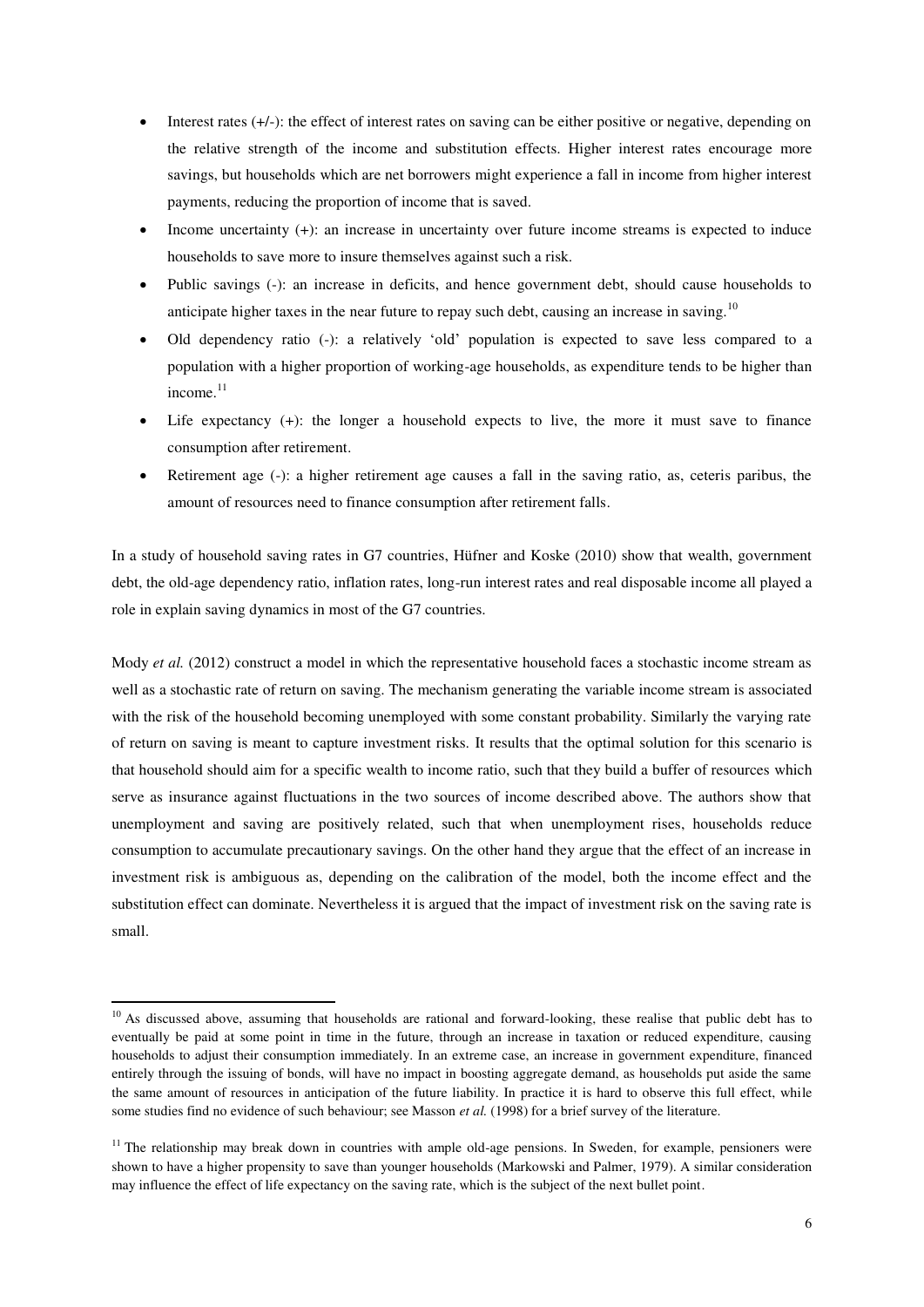To test this model empirically the authors estimate the equation below using annual panel data for 27 advanced economies for the period starting in the late 1980 running up to 2010, using both fixed and random effects models:

$$
s_t = \alpha_0 + \alpha_1 U R_t + \alpha_2 E_t \{\Delta \ln D I_{t+1}\} + \alpha_3 r_t + \alpha_4 V_t + \alpha_5 S M_t + \alpha_6 W_{t-1} + \varepsilon_t
$$
 [1]

where s is the saving rate, UR is the unemployment rate,  $E\{\Delta \ln D\}$  is the (expected) log change in household real disposable income,  $r$  is the real deposit interest rate,  $V$  and  $SM$  are the volatility of GDP and the stock market respectively, and  $W$  is the ratio of household wealth to disposable income.

In the various specifications that were tested the estimated coefficients had the right sign and were statistically significant. An increase in the unemployment rate, the deposit rate and income uncertainty all motivate an increase in savings, while an expected increase in disposable income one year into the future causes savings to fall. Consistent with the behaviour predicted by the theoretical model, investment risk is not a statistically significant determinant of savings, while a fall in the wealth-income ratio is estimated to increase savings. The authors further augment their regression with other variables which theory predicts should affect savings behaviour. The government structural budget balance, the dependency ratio and credit growth are added to capture the effects of Ricardian Equivalence, the Life-Cycle Hypothesis and credit tightness respectively. In line with these theories, saving across the countries sampled is found to be negatively related to all three of these variables.

A similar study was conducted by Carroll *et al.* (2012), who use the model derived in Carroll and Toche (2009) to match theoretical predictions of saving behaviour with US data. The model posits saving to be a negative function of wealth, a negative function of credit availability and a positive function of unemployment risk. A negative shock to wealth leads to a fall in consumption, which triggers a rise in saving. Similarly credit availability reduces the reliance of consumption on a buffer stock of resources, while an increase in unemployment risk lowers the potential for future income, and thus sustainable consumption levels, increasing saving. Using data for 1966Q2 to 2011Q1, this regression was estimated using OLS. The coefficients on wealth, credit conditions and unemployment risk were all statistically significant, and could explain 90% of the variation in the US saving rate. Other variables, such as government saving, tax rates and expected real interest rate, were then added to the baseline specification. The results on the key determinants were unchanged from the baseline specification, and some of these supplementary variables, such as interest rates, had a small but statistically significant impact on savings. Endogeneity bias concerns were addressed through the use of the Instrumental Variable estimator, which produced similar results.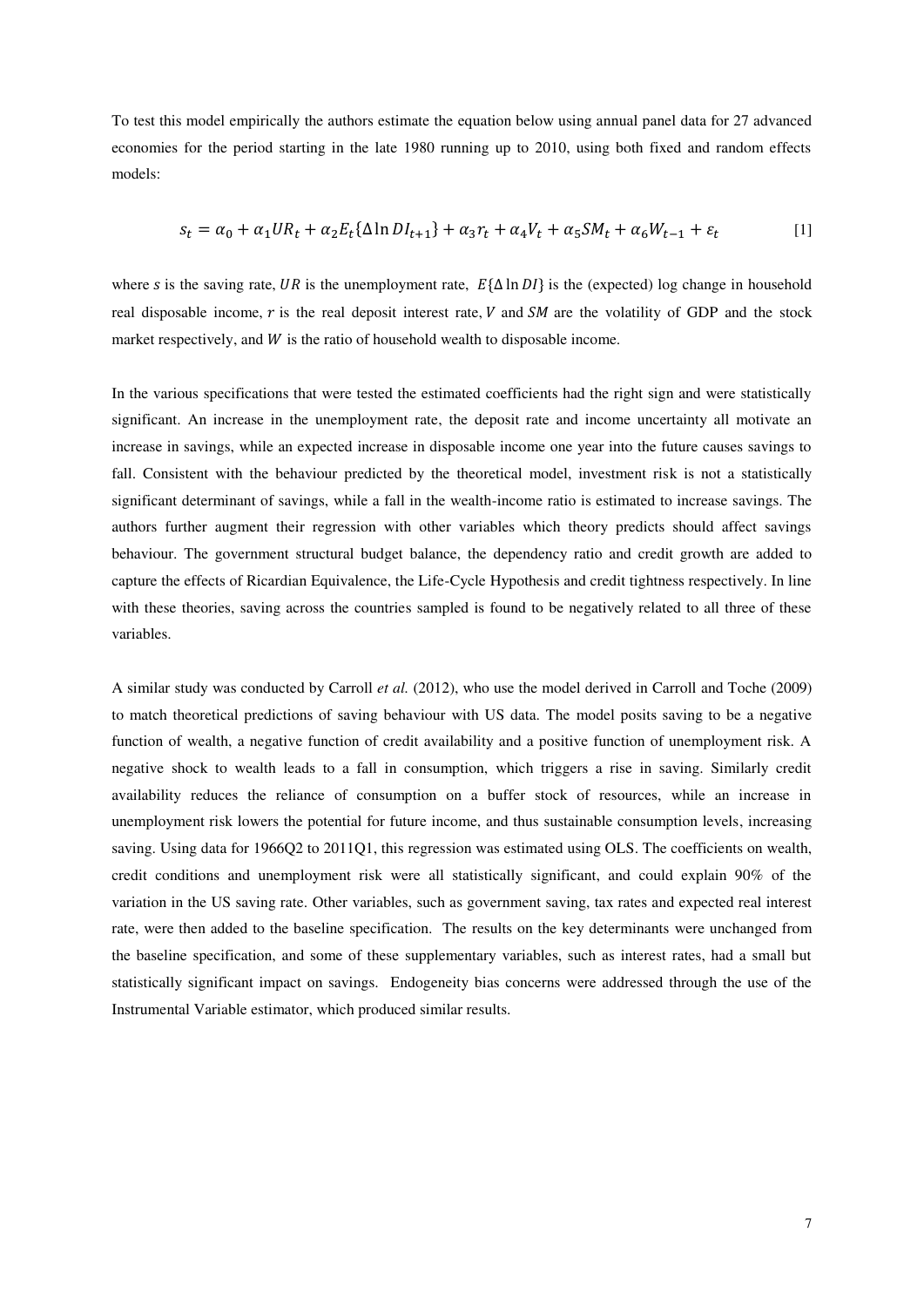## <span id="page-8-0"></span>**3. Data**

While data on consumption is readily available, official national data for disposable income spanning the whole sample period used in this study is not. For this purpose the calculations for disposable income as detailed in Grech (2014) were used. It should be noted that since no official statistics on disposable income are available, the saving rate is based on an in-house estimate of disposable income, and therefore the saving rate may be subject to measurement errors. In fact, analysis of the saving rate, such as the one presented in this paper, offers the opportunity to also assess indirectly the accuracy of the Central Bank's estimate of disposable income.

The quarterly saving rate was estimated after quarterly data for consumption and disposable income were seasonally adjusted using the Census X12 algorithm.

Turning to the determinants, the number of variables listed in section 2 which could theoretically have an impact on saving behaviour is large. This study focuses on a few variables which should cover the main categories of variables. Interest rate data on deposits was obtained from the Central Bank of Malta's MIR database, and is the same as used in Micallef and Gauci (2014). A measure of the real deposit rate was obtained by subtracting yearon-year growth in the Retail Price Index (RPI) from the (nominal) deposit rate. The saving rate and the real deposit rate seem to be strongly correlated, as can be seen in Figure 1. When the real deposit rate fell steeply and into negative territory between 2004 and 2006, household savings also plummeted. The recovery of the real deposit rate, although short-lived, managed to push up the saving rate in 2007 and 2008, although the latter fell again in the following years. Hence in the regressions presented in the following section it is expected that the real deposit rate has high explanatory power.



*Source: CBM estimates, author's calculations*

Data on the stock of wealth was obtained using the same methodology as highlighted in Grech *et al.* (2013), while government budget data and the unemployment rate where obtained from the General Government Statistics and Labour Force Survey respectively, both from the National Statistics Office. Credit growth, which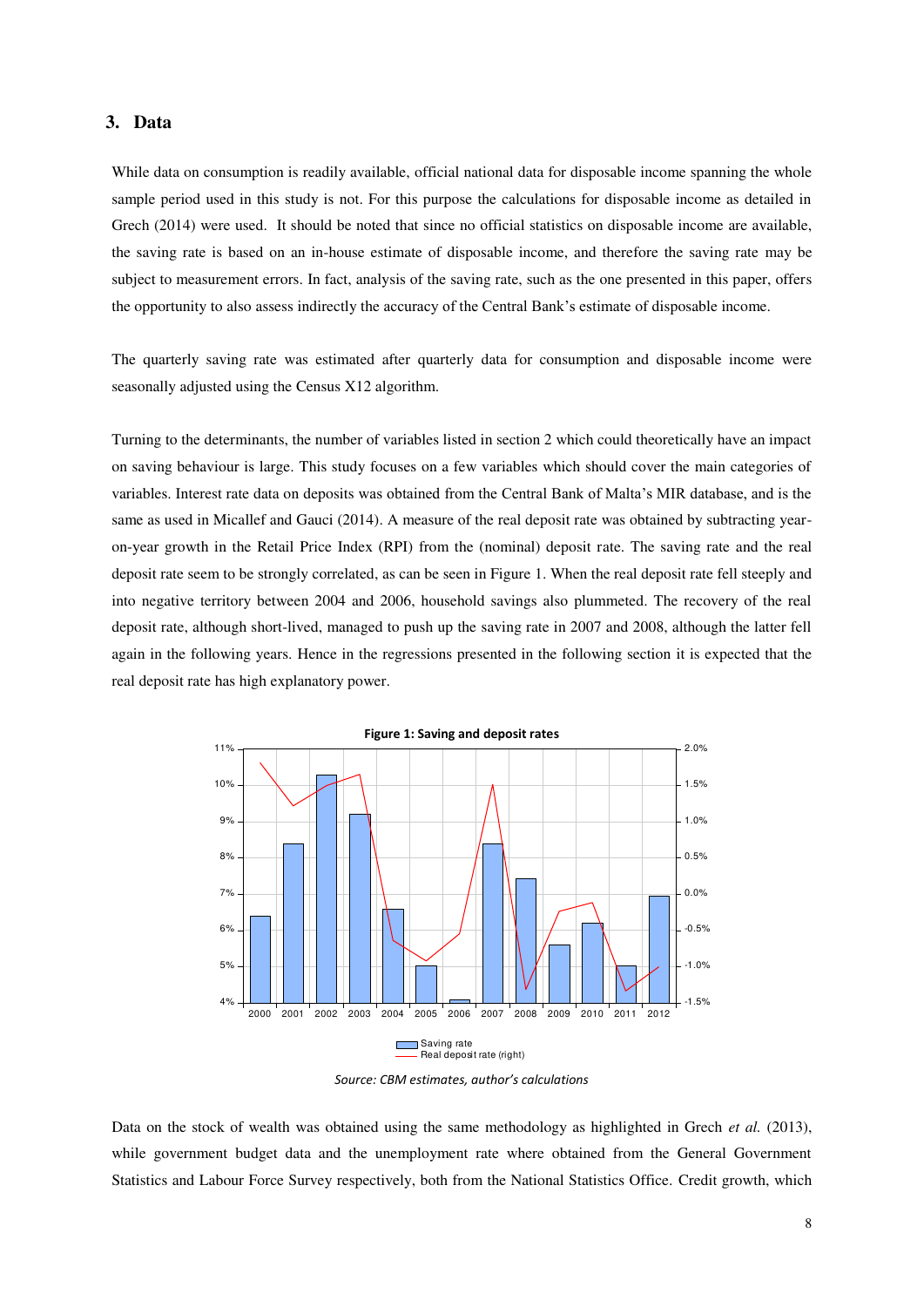is the year-on-year growth in consumer credit and other credit, is data from the Central Bank of Malta.<sup>12</sup> It is worth noting that in Malta the boom in credit occurred during the late 1980's and throughout the 1990's, as illustrated in Figure 2. It was also during this period that bank deposits also grew at double digit rates every year, illustrating the tendency of Maltese households to hold a substantial share of their savings in banks. <sup>13,14</sup> This also highlights the strong prior expectation that is placed on the bank deposit rate as an important determinant of saving rate fluctuations.



Population data as at January of each year was obtained from Eurostat and was used to calculate the old and young dependency ratios. The ratios are defined as the population over the age of 64 and under the age of 15, respectively, over the working age population (people aged 15-64). Ratios were calculated in annual terms and were then interpolated into quarterly observations using the quadratic match average algorithm in Eviews 8. Figure 3 shows the estimated old and young dependency ratios respectively. While the percentage of young

in the fertility rate in Malta over the past fifty years, which is a key cause of an ageing population.

people relative to the working age population is falling, that for old people is increasing. Figure 4 shows the fall

 $12$  The series was spliced using historical growth rates from similar classifications up to 2003 to obtain a consistent series for the full sample.

<sup>&</sup>lt;sup>13</sup> On the basis of this data the average deposits to loans ratio between 1980 and 1990 stood at 1.84:1.

<sup>&</sup>lt;sup>14</sup> The results of the latest Household Finance and Consumption Survey show that over half of all financial wealth in 2010 was held in interest and non-interest bearing deposits (Caruana and Pace, 2013).

<sup>&</sup>lt;sup>15</sup> Aggregated Balance Sheet of Deposit Money Banks; Lending is Local Lending and Bills Discounted, Deposits are Total Deposits. The series were extended post September 2003with figures from the Aggregate Balance Sheet of Other Monetary Financial Institutions Based on Statistical Principles, using Claims on Residents of Malta – Loans and Deposits from Residents of Malta – Total, respectively.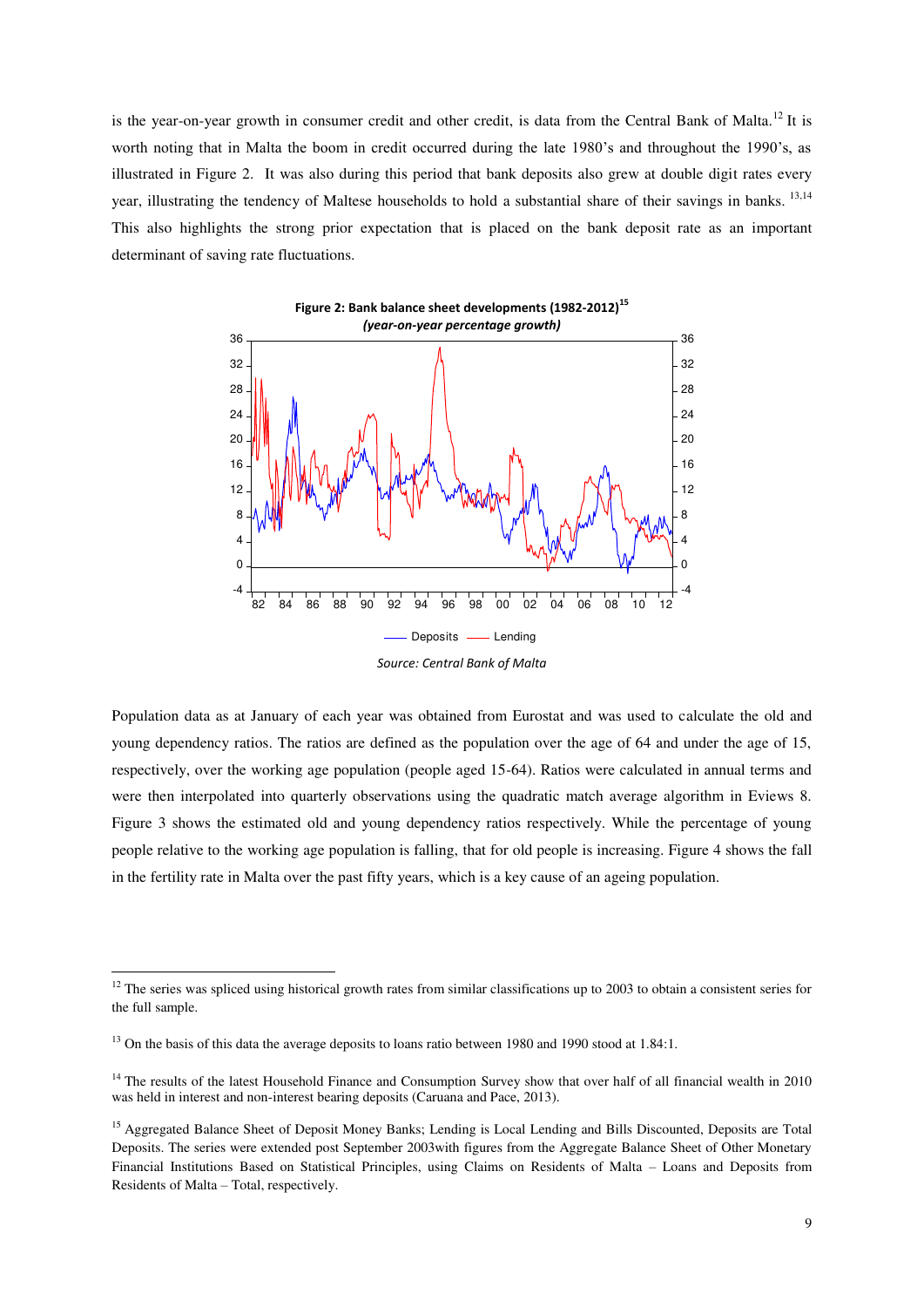The variables were tested for stationarity using the Augmented Dickey-Fuller (ADF) test, which has a null hypothesis of the presence of a unit root in the variable.<sup>16</sup> Table A in Appendix 2 shows the results for all variables used in this study, using models with a constant and with a constant and a trend. It results that only the saving rate, the real deposit rate, the unemployment rate and credit growth were either stationary or trend stationary during the period of interest. This might be an issue related to the very short sample at hand; it is inconceivable to have variables such as the government budget balance and the wealth-income ratio trending off over a very long period. Hence the non-rejection of the null hypothesis was considered a consequence of the low power of the ADF test given the short time span, and the variables were treated as if they were stationary.



**Figure 1: Dependency ratios (% of working age population)**

*Source: World Development Indicators 2013 – World Bank* 

A correlation matrix, shown in Table B in Appendix 2, reveals some pair-wise correlation between some of the variables. Most notably, the wealth-income ratio correlated strongly with the government balance ratio and the real deposit rate. This is also the case for; *inter alia,* the government balance ratio and credit growth, and the old dependency ratio and government debt ratio. In general medium to high correlation between the regressors can lead to poorly identified parameters. This matter is addressed in the next section.

<sup>&</sup>lt;sup>16</sup> The lag length of the autoregressive component for each variable was chosen using the Schwarz information criterion.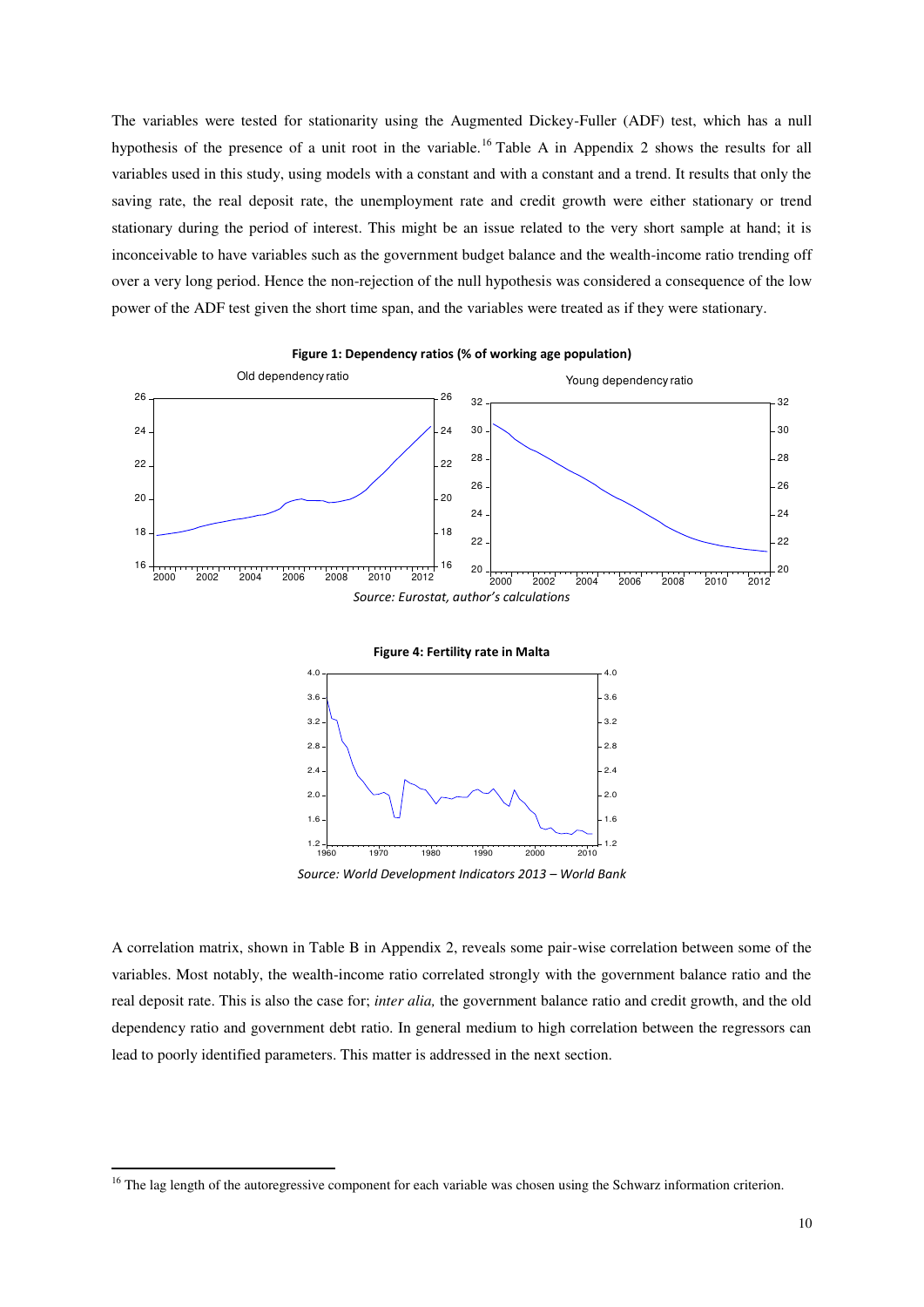## <span id="page-11-0"></span>**4. Methodology and results**

-

As discussed above, the determinants to be tested can be split into 4 main categories as follows:

- 1. Financial (deposit rate, credit growth)
- 2. Precautionary motives (wealth-income ratio, unemployment rate)
- 3. Demographics (old dependency ratio)
- 4. Government intervention (budget balance, debt ratio)

Given the substantial collinearity between some variables, the model that was estimated was kept as parsimonious as possible such that the variables serve as proxies for the underlying driver of saving behaviour.<sup>17</sup> In this regard only one of the variables in each category was used at first, but others were subsequently added to other specifications in order to test for their marginal impact on the saving rate.

The specification that was used to test for the long run determinants of the saving rate is:

$$
s_t = c + \beta_r r_t + \beta_{FWIR} F W I R_t + \beta_{ODR} O D R_t + \beta_{GB} G B_t + \beta_{CG} C G_t + \varepsilon_t
$$
\n<sup>(2)</sup>

where s is the saving rate, r is the real deposit rate, FWIR is the financial wealth-to-income ratio<sup>18</sup>, ODR is the old dependency ratio,  $GB$  is the government budget balance as a percentage of GDP in terms of a 4-quarter moving average and  $CG$  is year-on-year growth in credit to households excluding mortgages.<sup>19</sup> The model was first estimated using Ordinary Least Squares (OLS), however since some of the explanatory variables could be endogenous, these coefficient estimates are prone to endogeneity bias. To correct for such bias the equation was then estimated using the Instrumental Variable estimator through the Two-Stage Least Squares (TSLS) procedure, whereby the first to the fourth lag of each dependent variable was included in the instrument set. This methodology follows standard practice in the literature. Given that the specification [2] can also be thought of as a long run relation to some extent, cointegration methods were also used to estimate the parameters (see Hufner and Koske, 2010). For this purpose the Canonical Cointegrating Regression (CCR) (Park, 1992) and the Fully Modified Ordinary Least Squares (FMOLS) (Phillips and Hansen, 1990) methods were used.<sup>20</sup> In this context.

<sup>&</sup>lt;sup>17</sup> Multicollinearity is mainly a small sample problem, such that by increasing the sample size over a longer span the partial effect of a determinant on the dependent variable is better identified. Unfortunately most of the data is only available as a consistent series starting from the year 2000.

<sup>&</sup>lt;sup>18</sup> This was used instead of the net wealth to income ratio as the latter correlated somewhat strongly with the deposit rate and the budget balance ratio, while the financial wealth to income variable correlated much less with these. The results however are qualitatively similar.

<sup>&</sup>lt;sup>19</sup> The estimation period 2001-2012 covers two exchange rate regimes. This might imply that the relationship between *s* and *r* and possibly between *s* and *GB* can have changed within the sample. However, while it is true that Malta joined ERM2 in 2004, it joined at a fixed peg to the Euro. In fact, before 2004 Malta operated a peg in which the weight of the Euro was high.

<sup>&</sup>lt;sup>20</sup> Although OLS estimates of a cointegrating vector are said to be super-consistent (Hamilton, 1994), they also "have an asymptotic distribution that is generally non-Gaussian, exhibit asymptotic bias, asymmetry, and are a function of non-scalar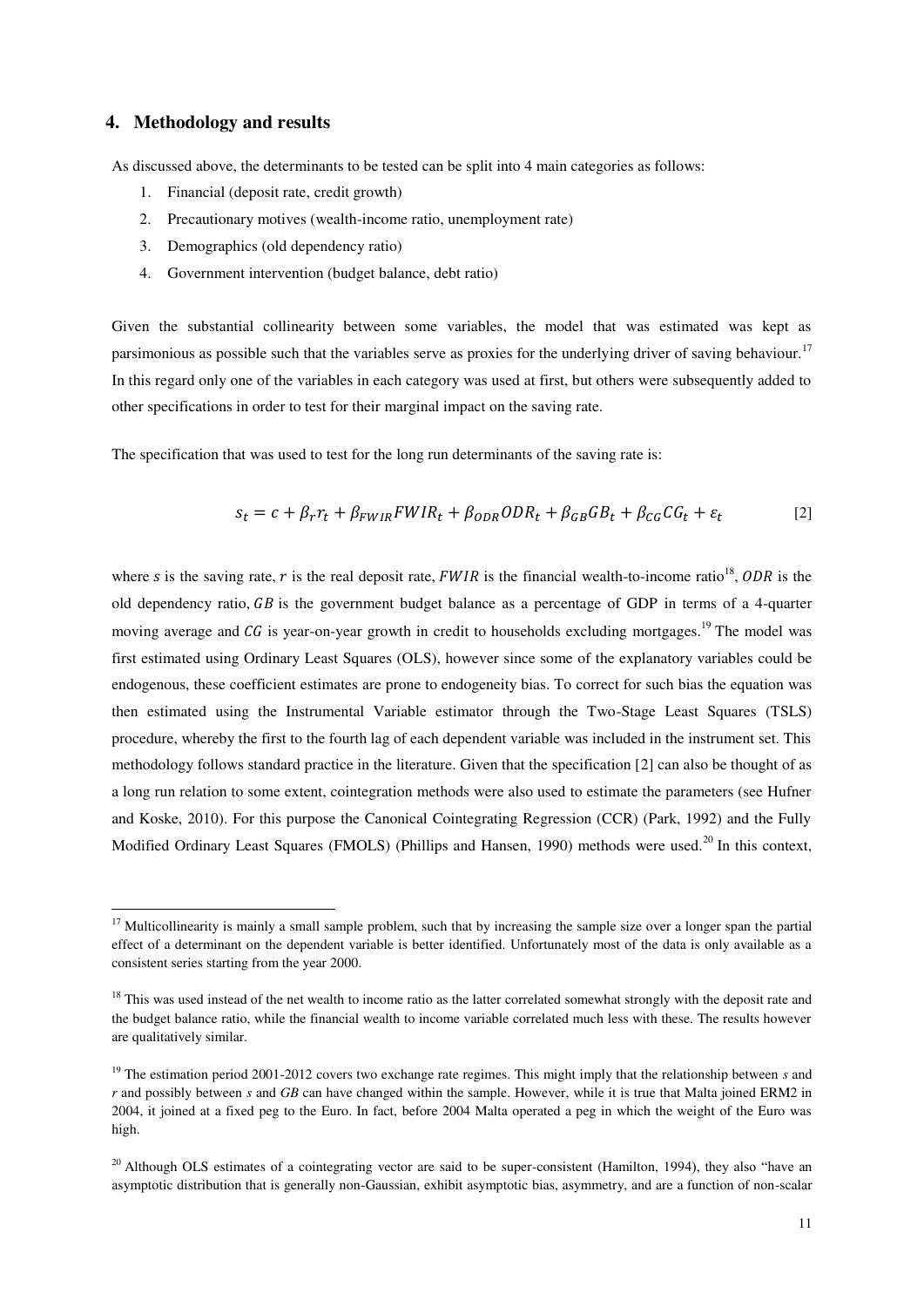one should note that earlier in the paper, all the variables were assessed as being stationary. Broadly speaking, the strategy led to a battery of estimators that serve as a robustness check across methods and for different versions of specification [2]. The estimates for the preferred specification, which drops the old-age dependency ratio due to a consistently incorrect coefficient sign, are given in Table 1 below.<sup>21</sup> It can be seen that the estimated parameters across columns 1 to 4 have the correct sign, and are consistent across different estimation methods. In particular the extent of endogeneity bias in the OLS estimates appears to be small except for the parameter on the real deposit rate, as the corresponding TSLS estimates are similar in magnitude. The estimates derived using the cointegration estimators are also very similar in magnitude. On the basis of the *t*-test, all parameters except for those for credit growth appear to be statistically significant at conventional levels of significance.

| 2012Q4               | 2002Q1<br>2012Q4     | 2001Q2<br>2012Q4     | 2001Q2<br>2012Q4     | 2001Q2<br>2012Q4     | 2002Q1<br>2012Q4     |
|----------------------|----------------------|----------------------|----------------------|----------------------|----------------------|
| <b>OLS</b>           | <b>TSLS</b>          | <b>CCR</b>           | <b>FMOLS</b>         | <b>NLS</b>           | <b>TSNLS</b>         |
| (1)                  | (2)                  | (3)                  | (4)                  | (5)                  | (6)                  |
|                      |                      |                      |                      |                      |                      |
| 0.83<br>[3.82]       | 1.14<br>[3.93]       | 0.97<br>[4.37]       | 0.97<br>[4.14]       | 0.71<br>[2.63]       | 1.26<br>[3.07]       |
| $-1.62$<br>$[-3.00]$ | $-1.72$<br>$[-2.70]$ | $-1.63$<br>$[-2.85]$ | $-1.64$<br>$[-2.92]$ | $-1.66$<br>$[-2.43]$ | $-1.89$<br>$[-2.16]$ |
| $-0.32$<br>$[-1.95]$ | $-0.36$<br>$[-1.88]$ | $-0.34$<br>$[-2.00]$ | $-0.34$<br>$[-1.95]$ | $-0.33$<br>$[-1.55]$ | $-0.40$<br>$[-1.49]$ |
| $-0.02$<br>$[-0.46]$ | $-0.07$<br>$[-1.32]$ | $-0.04$<br>$[-0.93]$ | $-0.04$<br>$[-0.87]$ | $-0.02$<br>$[-0.40]$ | $-0.10$<br>$[-1.27]$ |
| 22.58<br>[3.79]      | 23.92<br>[3.38]      | 22.73<br>[3.60]      | 22.86<br>[3.68]      | 22.99<br>[3.04]      | 25.82<br>[2.64]      |
|                      |                      |                      |                      | 0.27<br>[1.79]       | 0.27<br>$[1.60]$     |
| 0.427                | 0.351                |                      |                      | 0.439                | 0.340                |
| 0.000                | 0.000                |                      |                      | 0.000                |                      |
| 1.462                | 1.472                | 1.483                | 1.482                | 1.920                | 1.917                |
|                      | 0.337                |                      |                      |                      | 0.507                |
|                      |                      |                      |                      |                      |                      |

#### **Table 1: Estimation results**

† Estimation method: OLS - Ordinary Least Squares; TSLS - Two-Stage Least Squares; CCR - Canonical Cointegrating Regression; FMOLS - Fully Modified Ordinary Least Squares; NLS – Non-Linear Least Squares; TSNLS – Two-Stage Non-Linear Least Squares

Notes:

-

1. *t-*statistics are reported in square brackets

2. The *J*-statistic is the test for over-identifying restrictions

nuisance parameters*"* (Eviews 8 User Guide II, 2013, p.232), which creates problems for statistical inference. The CCR and FMOLS estimators attempt to correct this.

 $^{21}$  Appendix 2 displays three different specifications of equation [2], each estimated using the four estimators listed above. In general the results are unaltered, although it seems that the old-age dependency ratio was influencing the estimate of the parameter on the financial wealth-income ratio.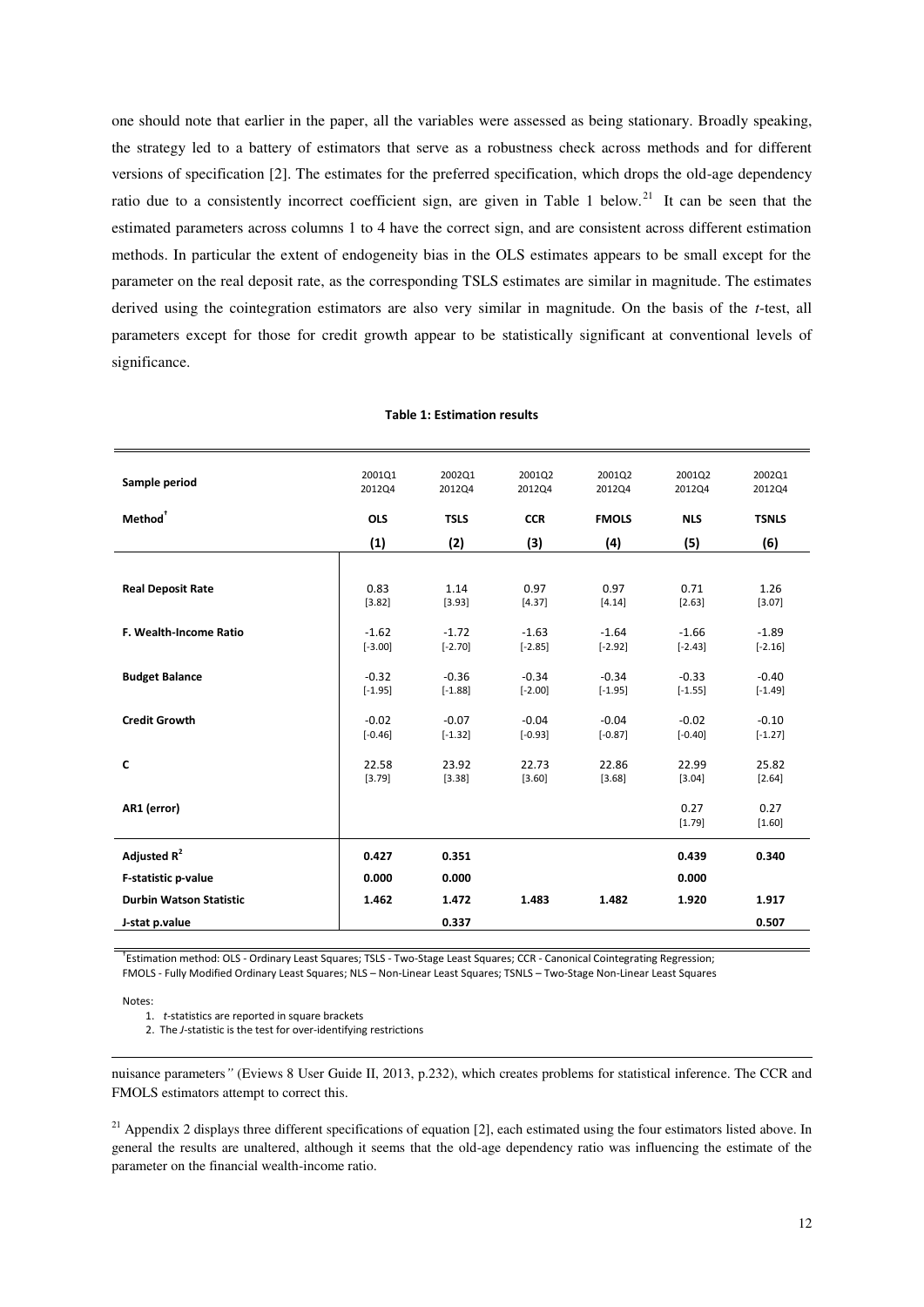The results point towards a significant role for the deposit rate in influencing saving, whereby a 1 percentage point increase in the real deposit rate increased the saving rate by between 0.8 and 1.1 percentage points. These estimates are highly statistically significant and a Wald test failed to reject the null hypothesis that this parameter is different than unity across all estimators. These figures are close to those reported by Callen and Thimann (1997) and Mody *et al.* (2012) using panel data. The fall in the real deposit rate over time can be said to be a key contributor to the downward trend in the saving rate over the period of interest.<sup>22</sup>

Fluctuations in the saving rate can also be linked to precautionary motives; the parameter on the financial wealth-income ratio is statistically significant and negative, as posited by theory. This study also finds some evidence of an influence of government behaviour on households, as the saving rate responded positively to a deterioration in the government budget balance. It is estimated that an increase in the budget deficit of 1 percentage point led to an increase in the saving rate of about 0.3 percentage points. Although this response is somewhat weak, it nevertheless hints at an element of Ricardian households in the Maltese economy. This finding is similar to behaviour observed in a number of OECD countries in the 1990s, in which there was "a departure from complete Ricardian equivalence" (de Serres and Pelgrin, 2003).<sup>23,24</sup>

The low Durbin-Watson statistic in the equation estimates reported above might be indicative of positive serial correlation in the error term, which could impact the coefficient estimates.<sup>25</sup> For this purpose both the OLS and TSLS equations were estimated in a model in which the error term follows a first-order autoregressive process and the results are shown in columns 5 and 6. The effect on the parameter estimates is marginal and the main results on the real deposit rate and the wealth-income ratio are unchanged, while the parameter on the budget balance is estimated with less precision in both cases.<sup>26</sup>

<u>.</u>

 $22$  In some studies the tested equation is specified in an error-correction form. An error correction model (ECM) estimates the short-run impact along with the degree of adjustment to the long run. The aim of this paper is different. It estimates the long-run relationship between the saving rate and its determinants. In addition, an ECM requires numerous degrees of freedom, which are not available in this case. Despite this, results of an estimation of an ECM by the author found that the conclusions about long-run behaviour reached in this paper are essentially unchanged.

 $^{23}$  A Wald test confirms that this estimate is indeed statistically different from  $-1$ .

<sup>&</sup>lt;sup>24</sup> In that study 'complete Ricardian equivalence' was said to relate to a coefficient of unity on the government saving, implying a complete offset of government policy.

<sup>&</sup>lt;sup>25</sup> The DW-statistic falls in the indeterminate region. The Q-statistic test (not shown) was significantly different from 0 at various lags of the error, indicating the presence of serial correlation.

<sup>26</sup> The estimated parameter remains statistically different from 0 on the basis of a one-sided *t*-test at the 10% level of significance.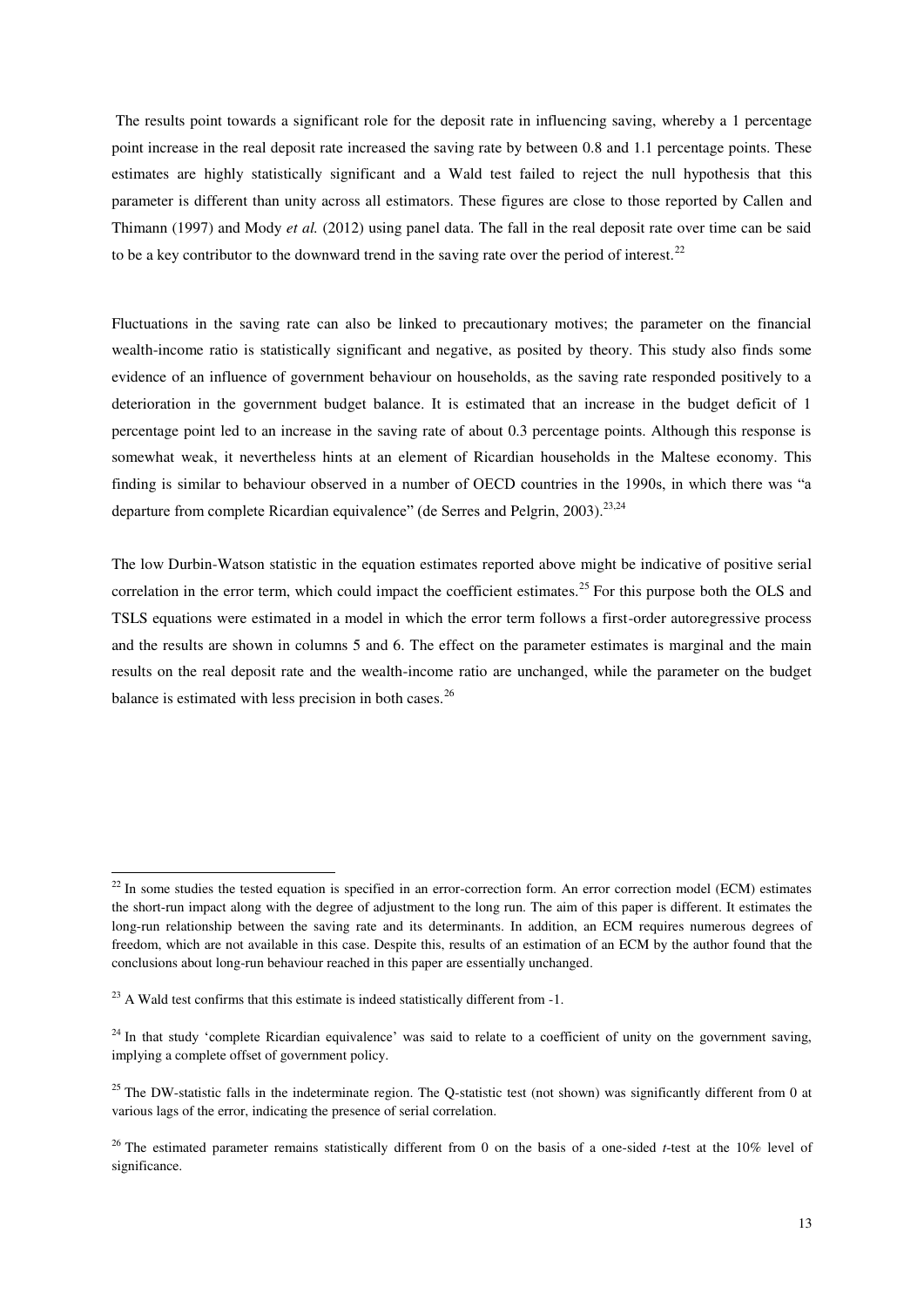## <span id="page-14-0"></span>**5. Conclusions**

This paper has focused on identifying the determinants of household saving behaviour in Malta during the period 2000-2012. A review of the literature identified several variables which could have an impact on the saving rate, and these can be categorised into four main factors: financial, precautionary, fiscal and demographic. Using a new estimate of the saving rate, a model was estimated using various estimators, which returned consistent estimates. The empirical results imply that financial, precautionary and fiscal determinants all played a role in affecting the saving rate since the start of the new millennium, which is line with economists' prior judgement in the absence of solid econometric estimates.

A key determinant of saving behaviour was the real deposit rate. Both the saving rate and the real deposit rate follow a downward trend over the 13 years analysed in this study. Inflation, measured by the year-on-year increase in the RPI, was by and large stable and averaged about 2.4%. The drop in the real deposit rate thus mirrors a steady drop in the nominal deposit rate, which fell from 4.3% in 2000Q1 to around 1.4% by 2012Q4. To a certain extent higher lending and deposit rates in Malta in the early part of the sample were direct consequences of the premium embedded in the Central Bank of Malta's Central Intervention Rate over the European Central Bank's main policy rate prior to the adoption of the euro (Micallef and Gauci, 2014). However the drop in the real deposit rate also reflects the general trend in the ECB's monetary policy rates, especially in the wake of the financial crisis in 2008. In this respect the monetary policy stance in the euro area had an influence on the household saving rate in Malta.

The saving rate was also affected by a precautionary motive. Households attempted to build and maintain a buffer of financial resources in the order of a multiple of their income, which served as a type of insurance against possible future shocks to income, in line with the predictions of the model derived in Mody *et al.* (2012). The estimated response on the financial wealth-income ratio is far higher in absolute terms than that for the total wealth-income ratio estimated in Grech *et al.* (2013), which is to be expected as the stock of financial assets is smaller than the total stock of wealth and also because the stock of financial resources may on average be more liquid.

Government intervention also appears to have played a role in influencing household behaviour, as households attempted to offset part of the drop in public saving through an increase in private saving. The effect however was small; only around a third of the increase in the budget deficit was offset through an increase in household saving. The results in Grech (2000), who uses just under thirty years of data starting from 1970, do not provide evidence of Ricardian equivalence in the Maltese economy. This result was attributed to liquidity constraints faced by households during that period. In this study, which covers the period after that in Grech (2000), it is found that there is a partial impact. While it is not believed that the majority of households suffered from liquidity constraints in the sample used in this study, it can be argued that the persistent government budget deficits appear not to have been a major concern for households, possibly, as described in Grech (2000): *"in view of the widespread tax evasion and a common perception that government can run deficits for a long*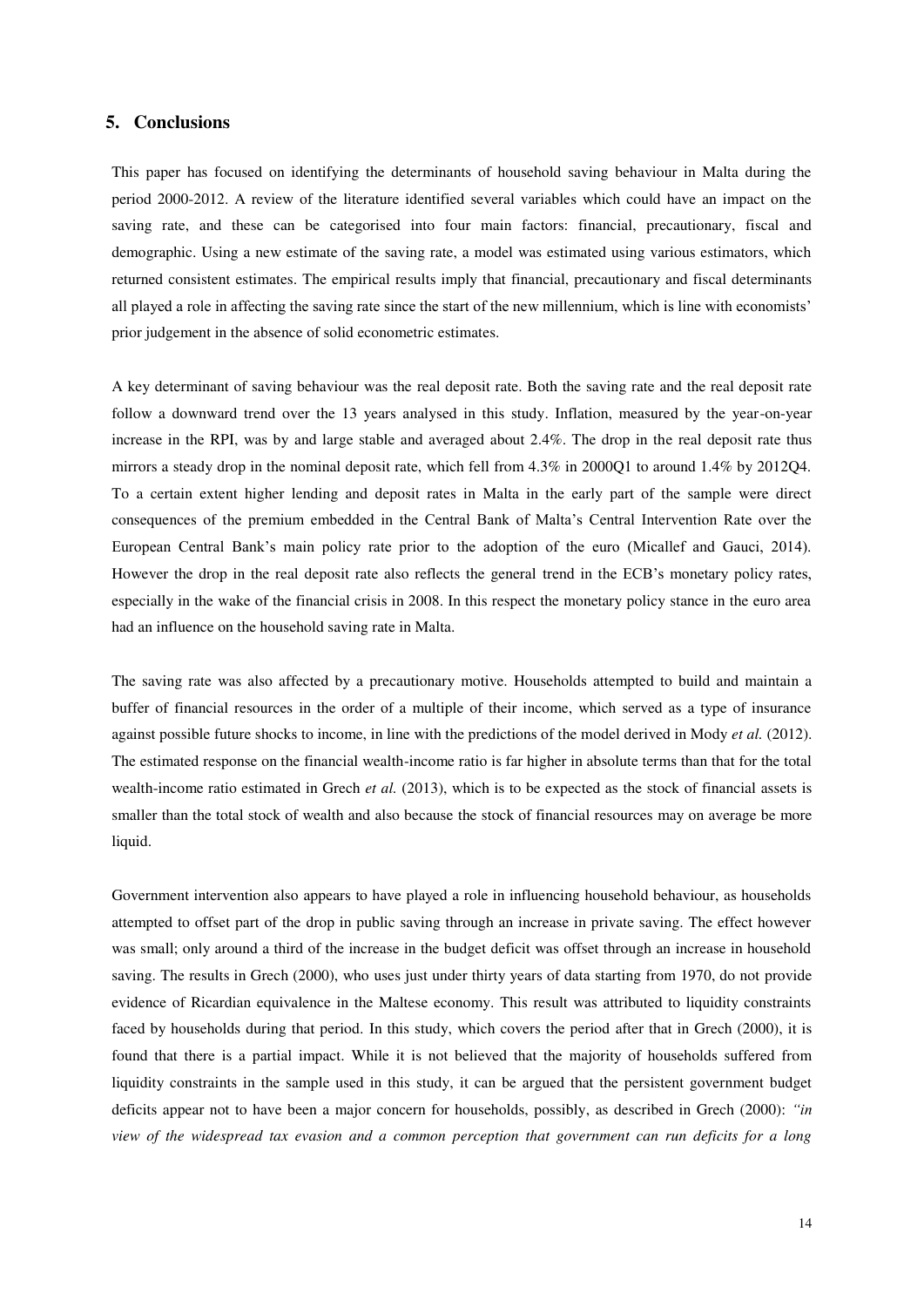time".<sup>27</sup> It appears that this hypothesis is still plausible, despite the major restructuring of the economy and the change in economic environment, namely Malta becoming a fully-fledged member of the European Union and the adoption of the euro.

Credit developments did not seem to have any major influence in saving decisions in the period analysed. As discussed above, this could be due to the fact that the boom in credit in Malta occurred in the late 1980's and during the 1990's. It was probably during this time that credit had some impact on saving considerations by households.

Demographic factors do not seem to have played a role in affecting the saving rate over the sample. This is probably due to the short sample that is used in this study. However these are bound to have an impact in the coming years. In the context of a forty year-long fall in the fertility rate and an ageing population, the saving rate can only be expected to fall further unless corrective measures are devised and implemented.

<u>.</u>

 $27$  Recent estimates show that the size of the underground economy did not change much over the course of 10 years, from 26.7% of official GDP in 2003 to 25.3% by 2012; while the EU-27 average fell from 22.3% to 18.3% during the same period (Schneider, 2011).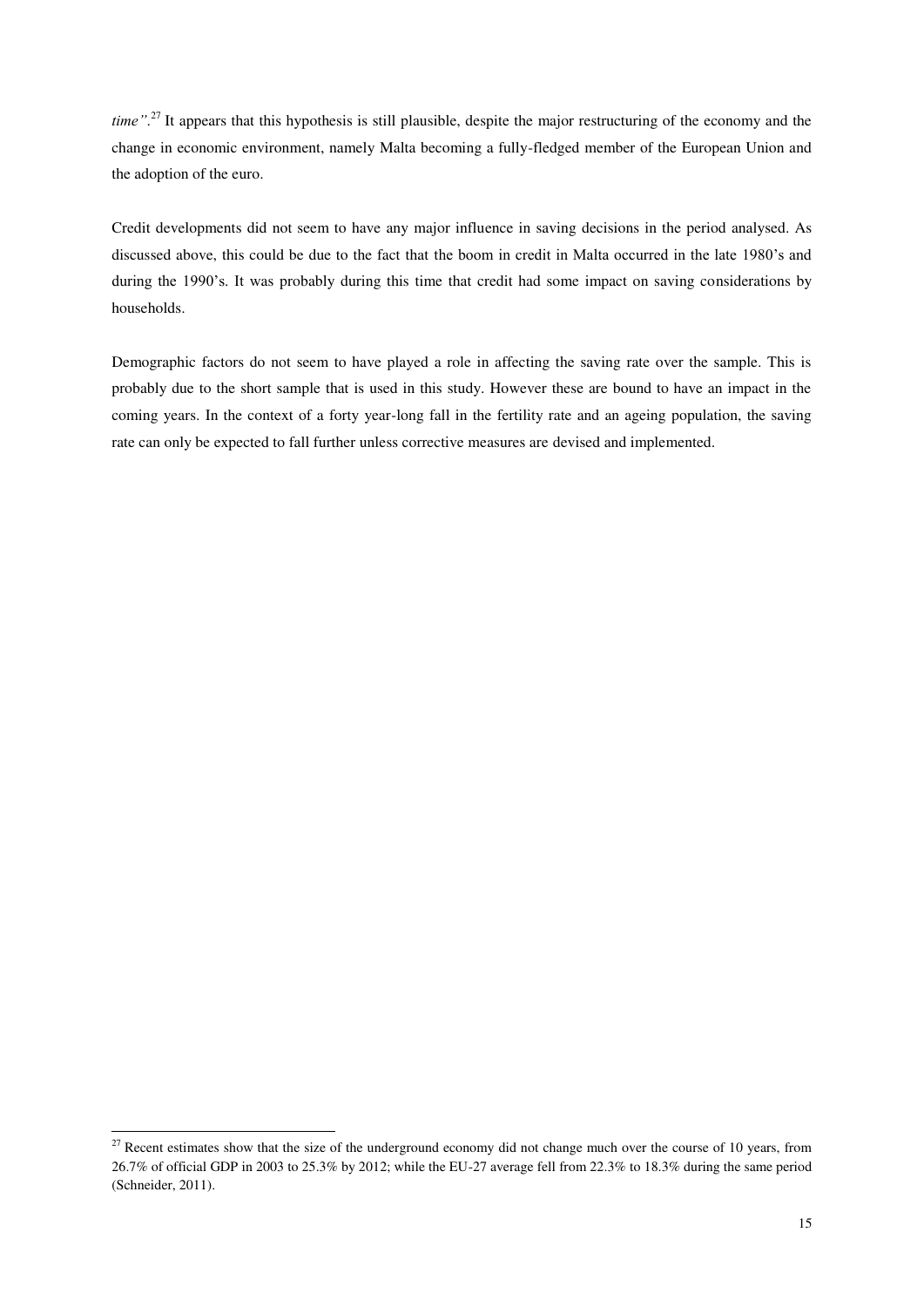## <span id="page-16-0"></span>**References**

Callen, T. and C. Thimann, (1997) 'Empirical determinants of household saving: evidence from OECD countries', *IMF Working Paper 97/181*

Carroll, C., and P. Toche (2009) 'A tractable model of buffer stock saving', *NBER Working Paper Number 15265*

Carroll, C., J. Slacalek, and M. Sommor (2012) 'Dissecting saving dynamics: measuring wealth, precautionary and credit effects', *IMF Working Paper 12/219* 

Caruana, K. and C. Pace (2013) *Household Finance and Consumption Survey in Malta: Main Results of 2010 Exercise*, Central Bank of Malta

Christiano, L., M. Eichenbaum and S. Rebelo (2011) 'When is the government spending multiplier large?' *Journal of Political Economy*, Vol. 119 (1), pp. 78-121

de Serres, A and F. Pelgrin (2003) 'The decline in private saving rates in the 1990s in OECD countries: how much can be explained by non-wealth determinants?', *OECD Economic Studies,* No. 36, 2003/1

Galí, J., J. D. Lopez-Salido and J. Vallés (2007) 'Understanding the effects of government spending on consumption,' *Journal of the European Economics Association*, Vol. 5, pp. 227–270

Grech, A.G. (2000) 'The private and public saving gaps in Malta and their impact on the current account', *Central Bank of Malta Quarterly Review, March 2000*, Central Bank of Malta, pp. 51-61

Grech, O. (2014) 'A new measure of household disposable income for Malta', *Annual Report 2013,* Central Bank of Malta, pp. 38-44

Grech, O., B. Micallef, N. Rapa, A.G. Grech and W. Gatt (2013) 'A structural macro-econometric model of the Maltese economy', *Working Paper WP/02/2013,* Central Bank of Malta

Hüfner, F. and I. Koske (2010) 'Explaining household saving rates in G7 countries: implications for Germany', *OECD Economics Department Working Papers,* No. 754, OECD Publishing

Lucas, R.E. (1976) 'Econometric policy evaluation: a critique', *Carnegie-Rochester Conference Series on Public Policy* Vol. 1, pp. 19-46

MacKinnon, J.G. (1996) 'Numerical distribution functions for unit root and cointegration tests', *Journal of Applied Econometrics* Vol. 11, pp. 601-618

Markowski, A. and E. Palmer. (1979) 'Social insurance and saving in Sweden', in *Social security versus private saving in post-industrial democracies*, ed. George von Furstenberg. Cambridge, Mass.: Ballinger

Masson, P.R, T. Bayoumi, and H. Samei (1998) 'International evidence on the determinants of private saving', *The Work Bank Review,* Vol. 12 (3), pp.483-501

Micallef, B. and T. Gauci (2014) 'Interest rate pass-through in Malta', Quarterly Review 2014:1, Central Bank of Malta, pp. 71-82

Modigliani, F. (1970) 'The life cycle hypothesis of saving and inter-country differences in the saving ratio', *Induction, Growth and Trade,* ed. W.A.Eltis, M. Fg. Scott and J.N. Wolfe. Oxford: Clarendon Press, pp. 197- 225

Mody, A., F. Ohnsorge, and D. Sandri (2012) 'Precautionary savings in the Great Recession', *IMF Working Paper WP/12/42*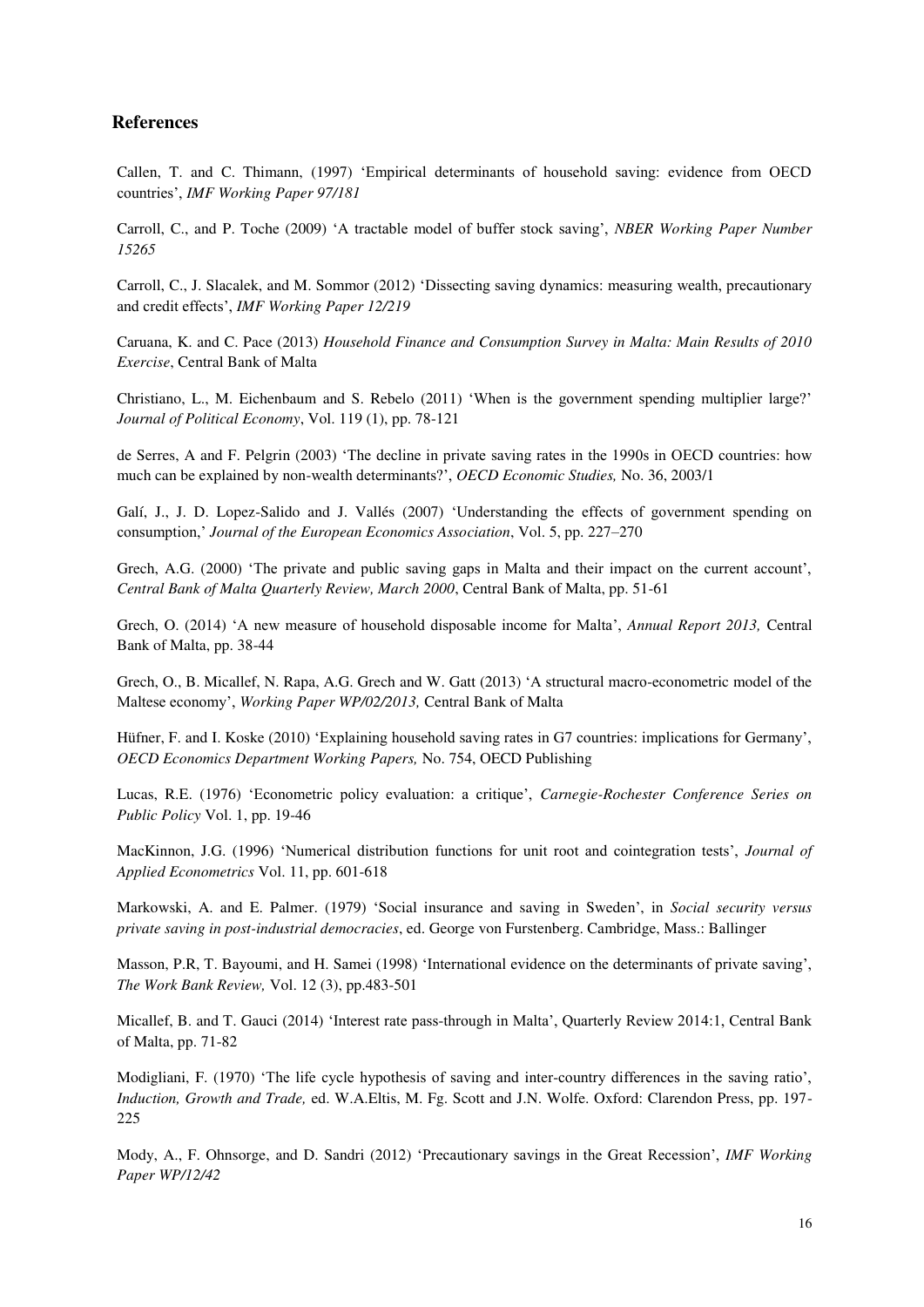Park, J.Y. (1992) 'Canonical Cointegrating Regressions', *Econometrica,* Vol. 60, pp. 119-143

Phillips, P. C. B. and B.E. Hansen (1990) 'Statistical Inference in Instrumental Variables Regression with I(1) Processes', *Review of Economics Studies*, Vol. 57, pp. 99-125

<span id="page-17-0"></span>Schneider, F. (2011) 'Size and development of the shadow economy of 31 European and 5 other OECD countries from 2003 to 2012: some new facts', *unpublished mimeo, Department of Economics, Johannes Kepler University, Linz, Austria*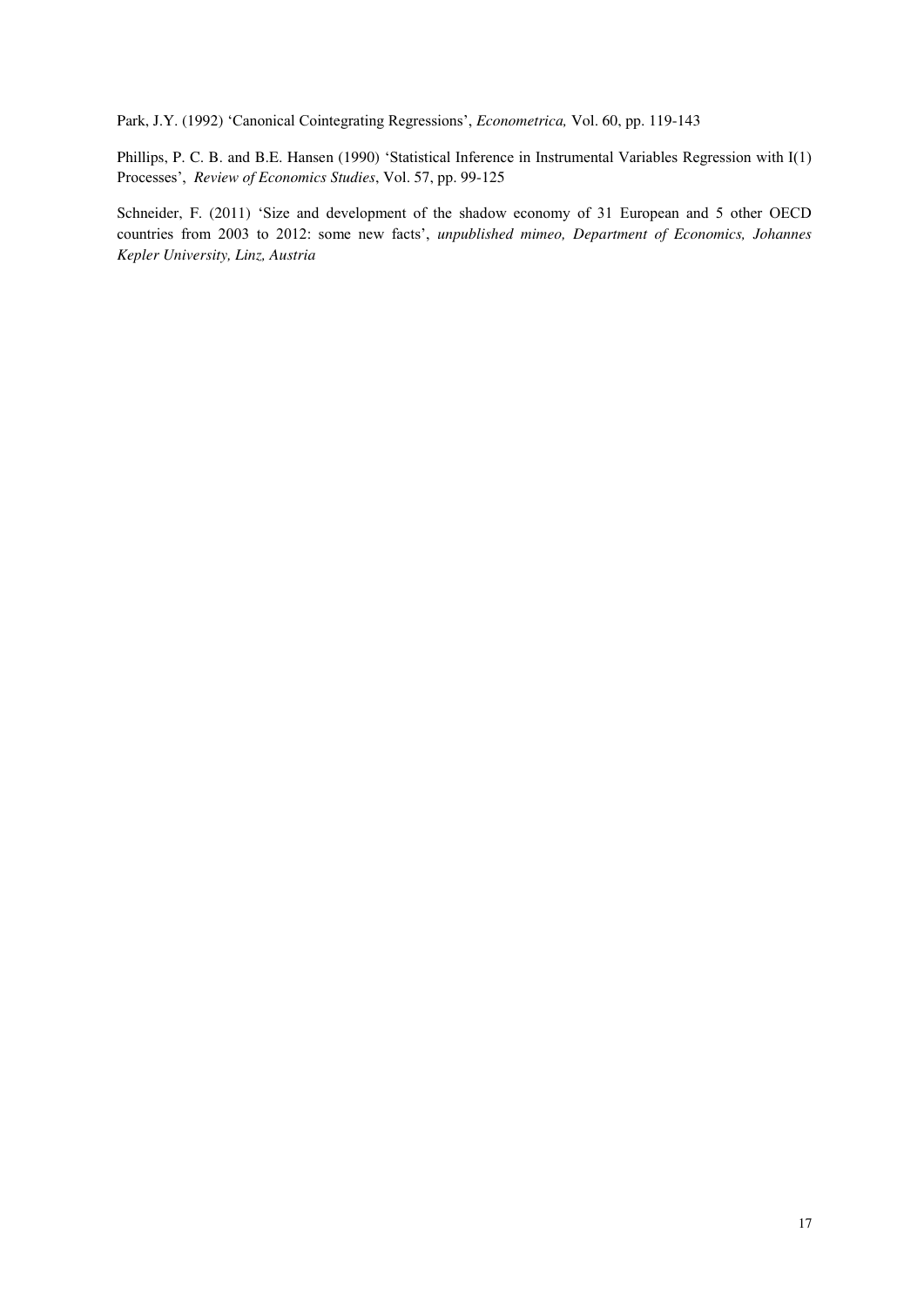## **Appendix 1: The long run consumption and saving functions of the Central Bank of Malta's macro-econometric model**

The estimated cointegrating vector in Grech et al. (2013) implies that, excluding the constant, consumption is a Cobb-Douglas function of real disposable income  $Y$  and net wealth  $W$ :

$$
C = Y^{0.85}W^{0.15}
$$
 [A1]

Multiplying  $(A1)$  throughout by the inverse of  $Y$ :

$$
\frac{c}{Y} = \frac{Y^{0.85}W^{0.15}}{Y}
$$
 [A2]

Simplifying, we get:

$$
\frac{c}{Y} = \left(\frac{W}{Y}\right)^{0.15} \tag{A3}
$$

Multiplying both sides by -1 and adding 1 to each side we get:

$$
1 - \frac{c}{\gamma} = 1 - \left(\frac{W}{\gamma}\right)^{0.15} \tag{A4}
$$

Expressing  $\left[1 - \frac{3}{y}\right]$  as the saving rate *s*, we get:

$$
s = 1 - \left(\frac{w}{Y}\right)^{0.15} \tag{A5}
$$

which implies a negative relationship between the wealth-to-income ratio and the saving rate.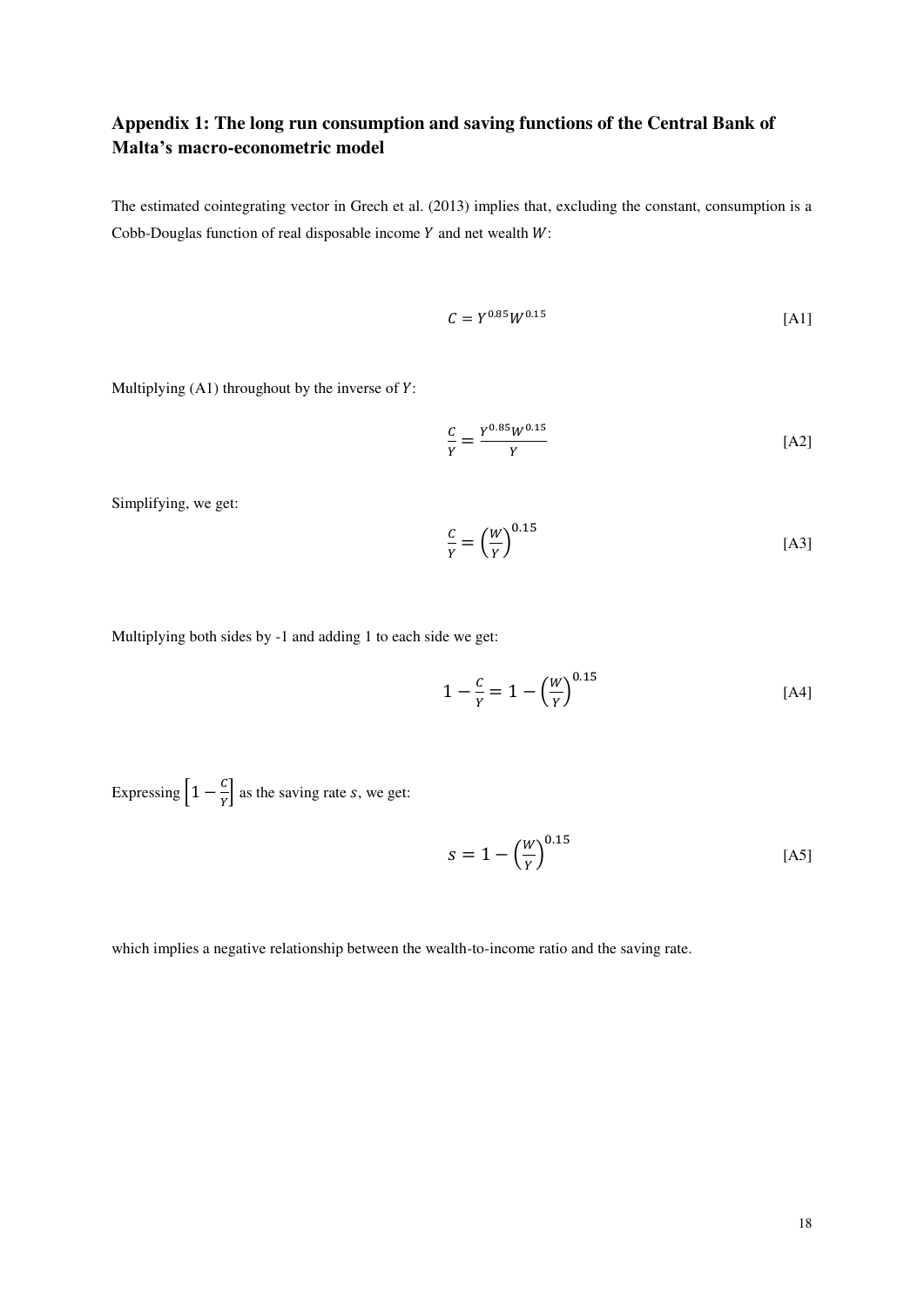## <span id="page-19-0"></span>**Appendix 2: Other tables**

### **Table A: ADF Test statistic**

|                               | Constant |      | Constant & trend |     |
|-------------------------------|----------|------|------------------|-----|
| Saving rate                   | $-4.174$ | ***  | -4.325           | *** |
| Deposit rate                  | $-2.249$ |      | $-4.335$         | *** |
| Unemployment rate             | $-3.484$ | $**$ | $-3.813$         | **  |
| Wealth-Income ratio           | $-1.853$ |      | $-1.325$         |     |
| Financial Wealth-Income ratio | $-2.342$ |      | $-2.387$         |     |
| Budget Balance % of GDP       | $-2.421$ |      | $-2.933$         |     |
| Old Dependency ratio          | 1.286    |      | $-0.513$         |     |
| Government debt % of GDP      | $-1.852$ |      | -1.786           |     |
| Credit growth                 | $-3.763$ | ***  | $-4.622$         | *** |
|                               |          |      |                  |     |

Notes:

1. Null Hypothesis: variable has a unit root

2. \*, \*\*, \*\*\* indicate a level of significance of 10%, 5% and 1% respectively, using MacKinnon (1996) one-sided p-values.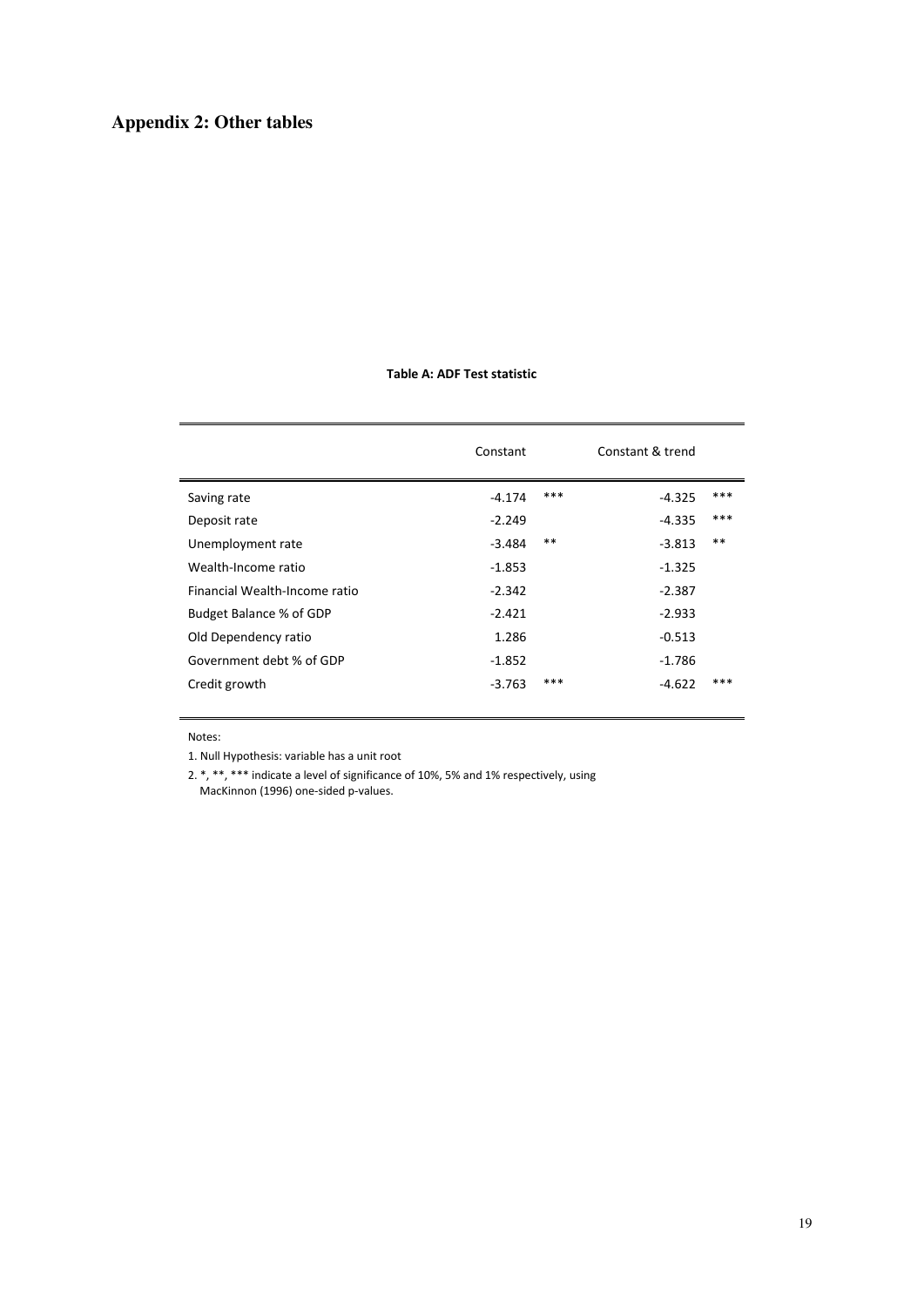#### **Table B: Correlation Matrix**

|                          | S.Rate      | D.Rate      | U.Rate      | <b>WIR</b>   | <b>FWIR</b>  | BB          | ODR         | GD          | CG           |
|--------------------------|-------------|-------------|-------------|--------------|--------------|-------------|-------------|-------------|--------------|
|                          |             |             |             |              |              |             |             |             |              |
| S.Rate                   | $\mathbf 1$ |             |             |              |              |             |             |             |              |
| D.Rate                   | 0.50        | $\mathbf 1$ |             |              |              |             |             |             |              |
| U.Rate                   | 0.05        | 0.26        | $\mathbf 1$ |              |              |             |             |             |              |
| <b>WIR</b>               | $-0.60$     | $-0.45$     | $-0.32$     | $\mathbf{1}$ |              |             |             |             |              |
| <b>FWIR</b>              | $-0.39$     | 0.08        | 0.26        | 0.41         | $\mathbf{1}$ |             |             |             |              |
| BB                       | $-0.47$     | $-0.29$     | $-0.44$     | 0.67         | 0.30         | $\mathbf 1$ |             |             |              |
| ODR                      | $-0.33$     | $-0.46$     | $-0.44$     | 0.44         | $-0.08$      | 0.55        | $\mathbf 1$ |             |              |
| GD                       | $-0.46$     | $-0.51$     | $-0.02$     | 0.56         | 0.22         | 0.20        | 0.67        | $\mathbf 1$ |              |
| $\mathsf{CG}\phantom{.}$ | 0.28        | 0.34        | 0.20        | $-0.42$      | $-0.28$      | $-0.31$     | $-0.60$     | $-0.67$     | $\mathbf{1}$ |
|                          |             |             |             |              |              |             |             |             |              |

Notes:

1. S.rate - Saving rate; D.rate - Real deposit rate, U.rate - Unemployment rate, WIR - Wealth-Income Ratio, FWIR - Financial Wealth-

Income Ratio, BB - Budget Balance (% of GDP), ODR - Old Dependency Ratio, GD - Government Debt (% of GDP), CG - Credit Growth 2. Sample: 2001Q1 – 2012Q4